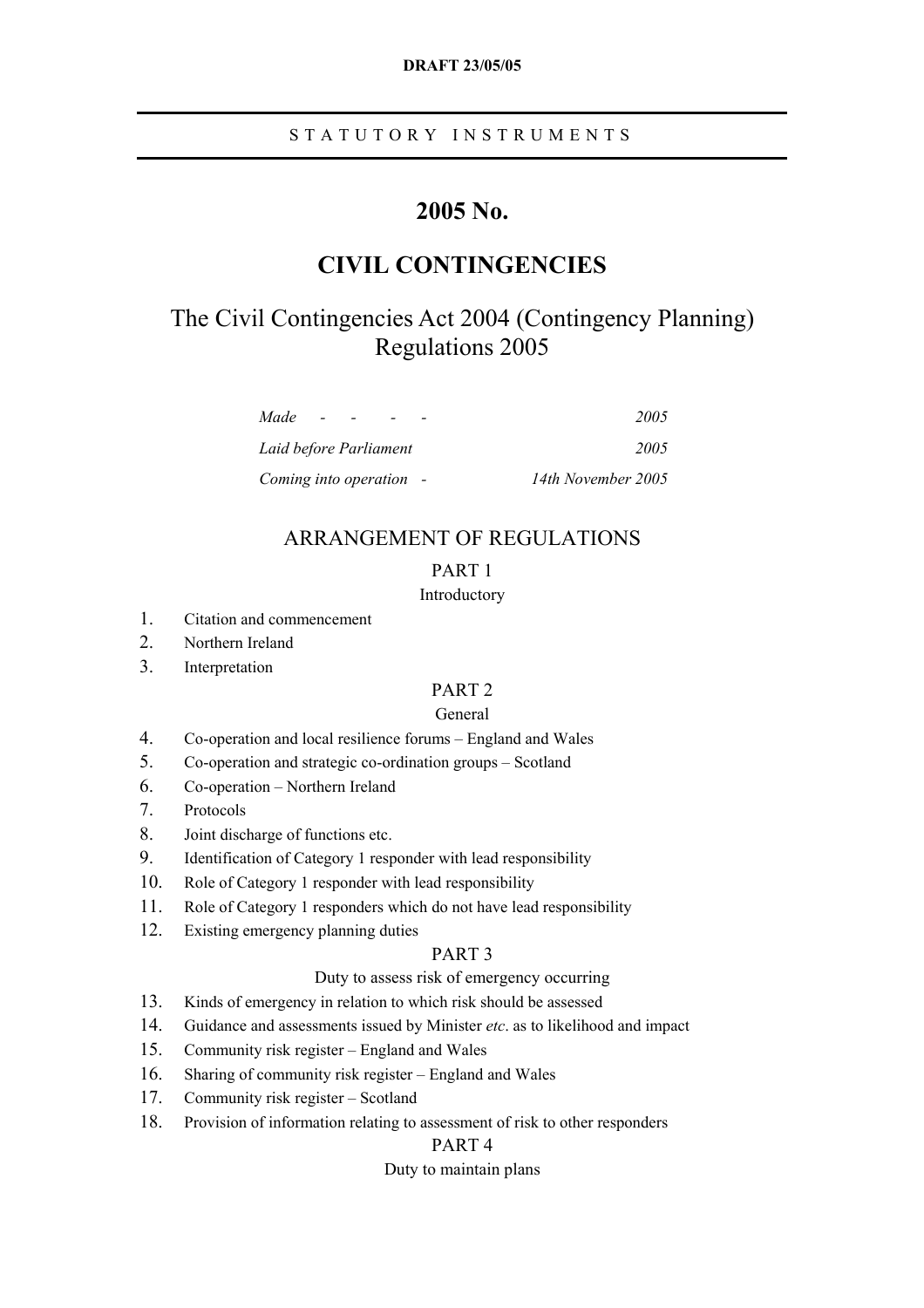- 19. Risk assessment
- 20. Arrangements to warn, inform and advise the public
- 21. Generic and specific plans
- 22. Multi-agency emergency plans
- 23. Voluntary organisations
- 24. Procedure for determining whether an emergency has occurred
- 25. Training and exercises
- 26 Plan revision

# PART 5

## Publication of plans and assessments

27. Alarming the public unnecessarily

# PART 6

Arrangements for warning and provision of information and advice to the public

- 28. Duty to have regard to emergency plans
- 29. Generic and specific arrangements to warn etc.
- 30. Alarming the public unnecessarily
- 31. Training and exercises
- 32. Identification of Category 1 responder with lead responsibility for warning, informing and advising
- 33. Arrangements to be maintained by general Category 1 responder with lead responsibility
- 34. Arrangements to be maintained by other general Category 1 responders
- 35. Advice etc. provided by other responders and other bodies

## PART 7

Advice and assistance to business and voluntary organisations

- 36. Interpretation of Part 7
- 37. Transitional provision
- 38. Risk assessment
- 39. Extent of the duty under section 4(1) in relation to business
- 40. Extent of the duty under section 4(1) in relation to voluntary organisations
- 41. Co-operation, relevant responder with lead responsibility etc.
- 42. Co-operation with Scottish Category 1 responders
- 43. Activities of other responders
- 44. Charging

# PART 8

## Information

- 45. Sensitive information
- 46. Sensitive information certificates in relation to national security
- 47. Information sharing making a request for information
- 48. Information sharing procedure for making a request
- 49. Information sharing obligation to provide information
- 50. Information sharing response to request
- 51. Disclosure or publication of sensitive information
- 52. Use of sensitive information
- 53. Security of sensitive information
- 54. Health and Safety at Work etc Act 1974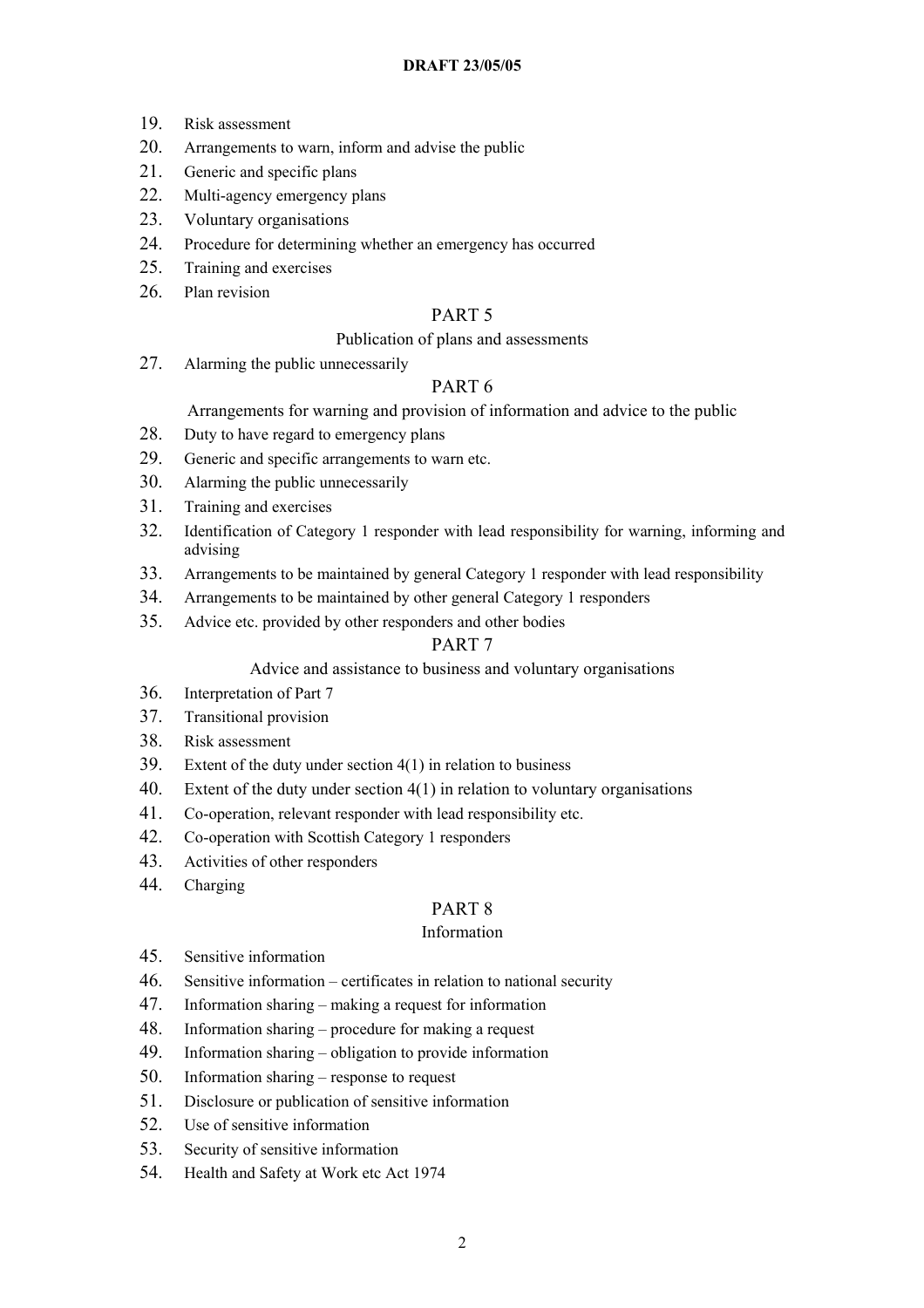## PART 9

## London

- 55. Role of London Fire and Emergency Planning Authority
- 56. Role of other Category 1 responders in London

# PART 10

# Northern Ireland

- 57. Duty to have regard to the activities of other bodies involved in civil protection
- 58. Joint discharge of functions etc.

## **SCHEDULE**

#### Regulation 3(1)

## Local resilience areas in London

The Minister for the Cabinet Office, in exercise of the powers conferred by sections 2(3) and (5), 4(2), (4) and (5), 6(1), 12, 15(3) and 17(6) of the Civil Contingencies Act 2004(**[a](#page-2-0)**) and –

(a) having consulted the Scottish Ministers as required to do so under section 14(1) of that Act;

(b) having consulted the National Assembly for Wales as required to do so under section 16(1) of that Act; and

(c) with the consent of the National Assembly for Wales, in so far as required by section 16(2) of that Act,

hereby makes the following Regulations:

# PART 1

## Introductory

#### **Citation and commencement**

**1.**—(1) These Regulations may be cited as the Civil Contingencies Act 2004 (Contingency Planning) Regulations 2005.

(2) These Regulations come into force on  $14<sup>th</sup>$  November 2005.

#### **Northern Ireland**

**2.** Regulations 4, 5, 9 to 11, 15 to 17, 32 to 34 and 36 to 44 do not extend to Northern Ireland.

## **Interpretation**

**3.**—(1) In these Regulations –

"the Act" means the Civil Contingencies Act 2004;

"the Assembly" means the National Assembly for Wales;

"body which deals with security matters" means any of –

<u>.</u>

<span id="page-2-0"></span><sup>(</sup>**a**) 2004 c.36.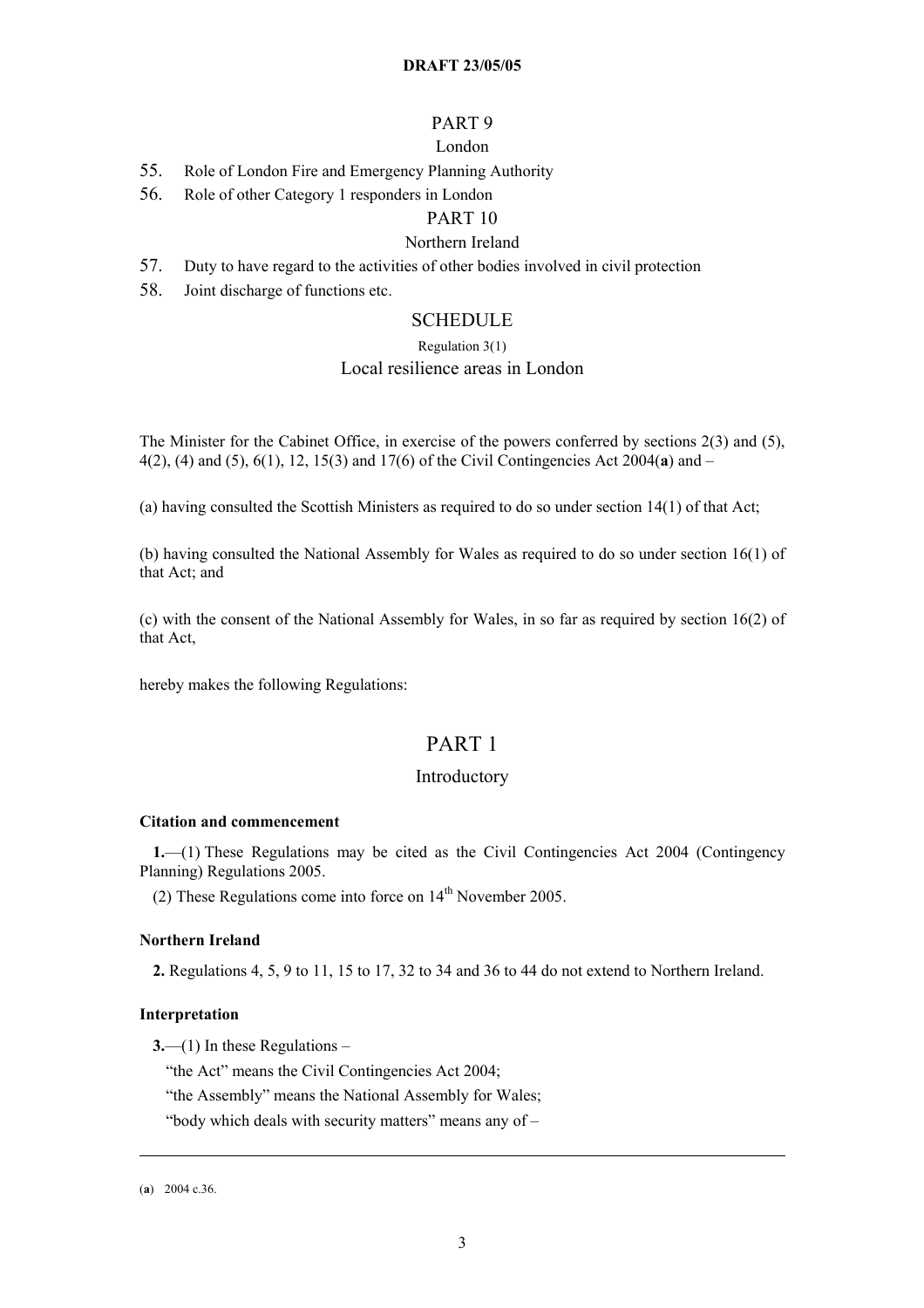(a) the Security Service;

(b) the Secret Intelligence Service;

(c) the Government Communications Headquarters;

(d) the national Criminal Intelligence Service;

"Category 1 responder" means a person or body listed in Part 1 or 2 of Schedule 1([a\)](#page-3-0);

"Category 2 responder" means a general Category 2 responder or a Scottish Category 2 responder;

"community risk register" has the meaning given by –

(a) in England and Wales, regulation 15;

(b) in Scotland, regulation 16;

"emergency" has the meaning given by section  $1(1)$ ;

"function" has the meaning given by section  $18(1)$ ;

"general Category 1 responder" means a person or body listed in Part 1 of Schedule 1;

"general Category 2 responder" means –

(a) a person or body listed in paragraph 19, 20, 21, 22, 24, 25, 29 or 29A of Part 3 of Schedule 1;

(b) a person or body listed in paragraph 23 of Part 3 of Schedule 1 which is a relevant railway operator;

(c) a person or body listed in paragraph 26 of Part 3 of Schedule 1 which is a relevant airport operator; and

(d) a person or body listed in paragraph 27 of Part 3 of Schedule 1 which is a relevant harbour authority;

"general responder" means a general Category 1 responder or a general Category 2 responder;

"local resilience area" in relation to each general responder (other than a general responder whose functions are exercisable only in Northern Ireland) means –

(a) if the responder is the Common Council of the City of London, the area specified in relation to it in the Schedule to these Regulations;

(b) in so far as the responder has functions which are exercisable in a London borough, the area specified in relation to that borough in the Schedule to these Regulations;

(c) otherwise, the police area in which the responder's functions are exercisable;

"local resilience forum" has the meaning given by regulation 4(3);

"non-lead general Category 1 responders" has the meaning given in regulation 9(4);

"relevant airport operator" means an airport operator, within the meaning of section 82(1) of the Airports Act 1986([b\)](#page-3-1), which is responsible for an airport through which, in the most recent year for which data is available, at least 50,000 passengers or 10,000 tonnes of freight and mail were transported;

"relevant harbour authority" means a harbour authority, within the meaning of section 46(1) of the Aviation and Maritime Security Act 1990([c\)](#page-3-2), which is responsible for a harbour through which the average annual maritime traffic, calculated by reference to the most recent three years for which data is available, is at least 1.5 million tonnes of cargo or 200,000 passengers;

"relevant railway operator" means a person who holds a licence under section 8 of the Railways Act 1993 (operation of railway assets) in so far the licence relates to activity in Great Britain and in so far as the licence held is –

(a) a network licence (within the meaning of that Act);

<u>.</u>

<span id="page-3-0"></span><sup>(</sup>**a**) Amended by S.I. 2005/??.

<span id="page-3-1"></span><sup>(</sup>**b**) 1986 c.31.

<span id="page-3-2"></span><sup>(</sup>**c**) 1990 c.31.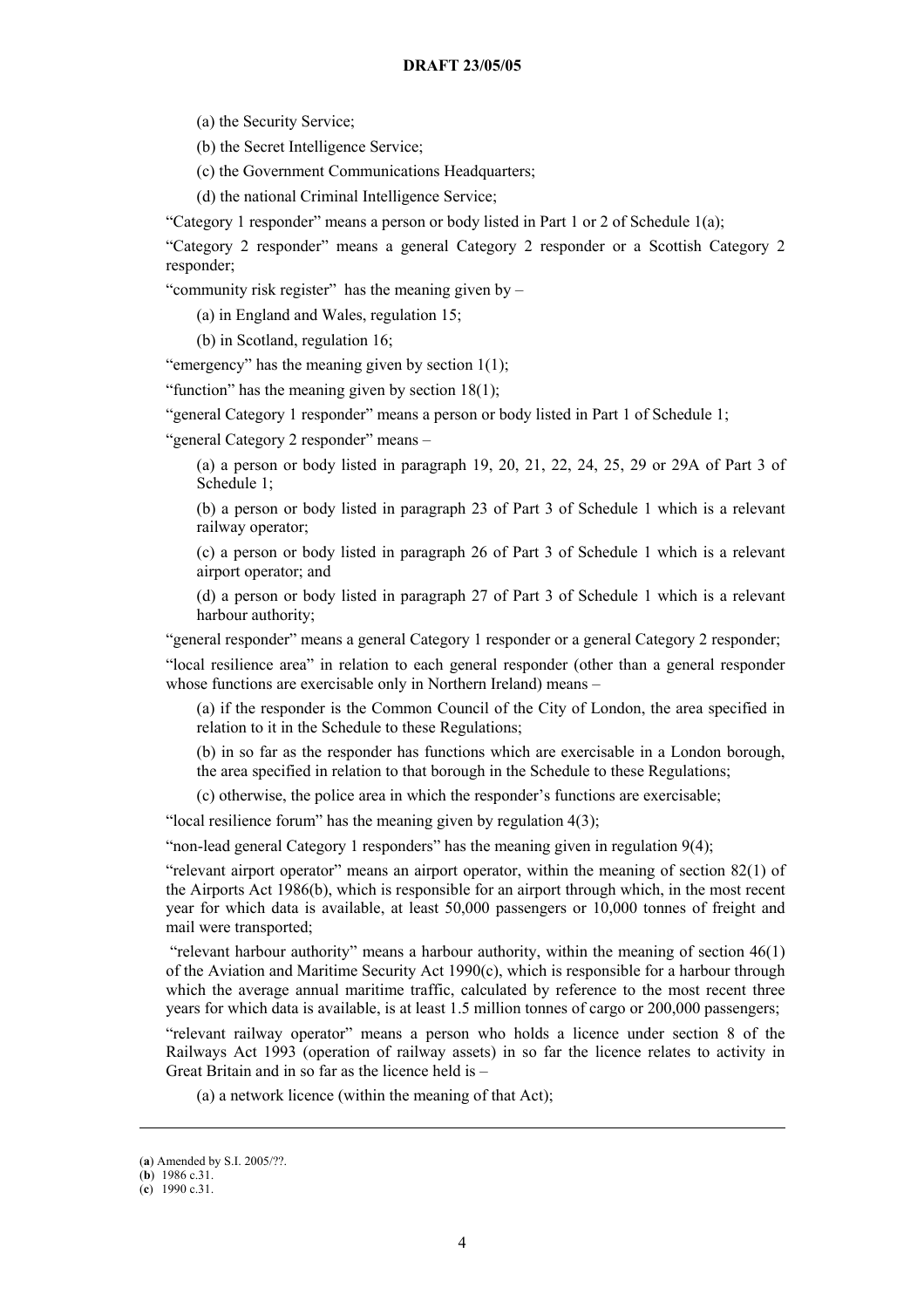(b) a passenger licence (within the meaning of that Act);

(c) a station licence (within the meaning of that Act); or

(d) a non-passenger licence (meaning a licence authorising a person to be the operator of a train being used on a network for a purpose other than carrying passengers), where such licence is held for the purpose of operating trains for the carriage of goods by railway and connected purposes,

except where such a licence is held only for the purpose of carrying out light maintenance activities (within the meaning of that Act);

"responder" means a Category 1 responder or a Category 2 responder;

"Scottish Category 1 responder" means a person or body listed in Part 2 of Schedule 1;

"Scottish Category 2 responder" means –

(a) a person or body listed in paragraph 30 to 35 of Part 4 of Schedule 1;

(b) a person or body listed in paragraph 36 of Part 4 of Schedule 1 which is a relevant airport operator; and

(c) a person or body listed in paragraph 37 of Part 4 of Schedule 1 which is a relevant harbour authority;

"sensitive information" has the meaning given by regulation 45;

"strategic co-ordinating group" has the meaning given by regulation 5(3);

"voluntary organisation" means a body (other than a public or local authority) whose activities are not carried on for profit.

(2) In these Regulations, unless otherwise specified, any reference to a section, Part or Schedule is a reference to that section or Part of, or Schedule to, the Act.

## PART 2

## General

#### **Co-operation and local resilience forums – England and Wales**

**4.**—(1) General Category 1 responders which have functions which are exercisable in a particular local resilience area in England or Wales must co-operate with each other in connection with the performance of their duties under section 2(1).

(2) The co-operation referred to in paragraph  $(1)$  –

- (a) may take the form of two or more general Category 1 responders co-operating with each other; and
- (b) must take the form of all general Category 1 responders which have functions which are exercisable in that local resilience area co-operating together in a single forum.

(3) The form of co-operation referred to in paragraph (2)(b) is referred to in these Regulations as the "local resilience forum".

(4) As part of the local resilience forum, general Category 1 responders which have functions which are exercisable in a particular local resilience area in England and Wales must make arrangements to hold a meeting at least once every six months; each general Category 1 responder must, so far as reasonably practicable, attend such a meeting or be effectively represented at that meeting.

(5) General Category 2 responders which have functions which are exercisable in a particular local resilience area in England or Wales must co-operate with each general Category 1 responder which has functions which are exercisable in that local resilience area in connection with the performance by that general Category 1 responder of its duties under section 2(1).

(6) A general Category 2 responder which has functions which are exercisable in a particular local resilience area in England or Wales –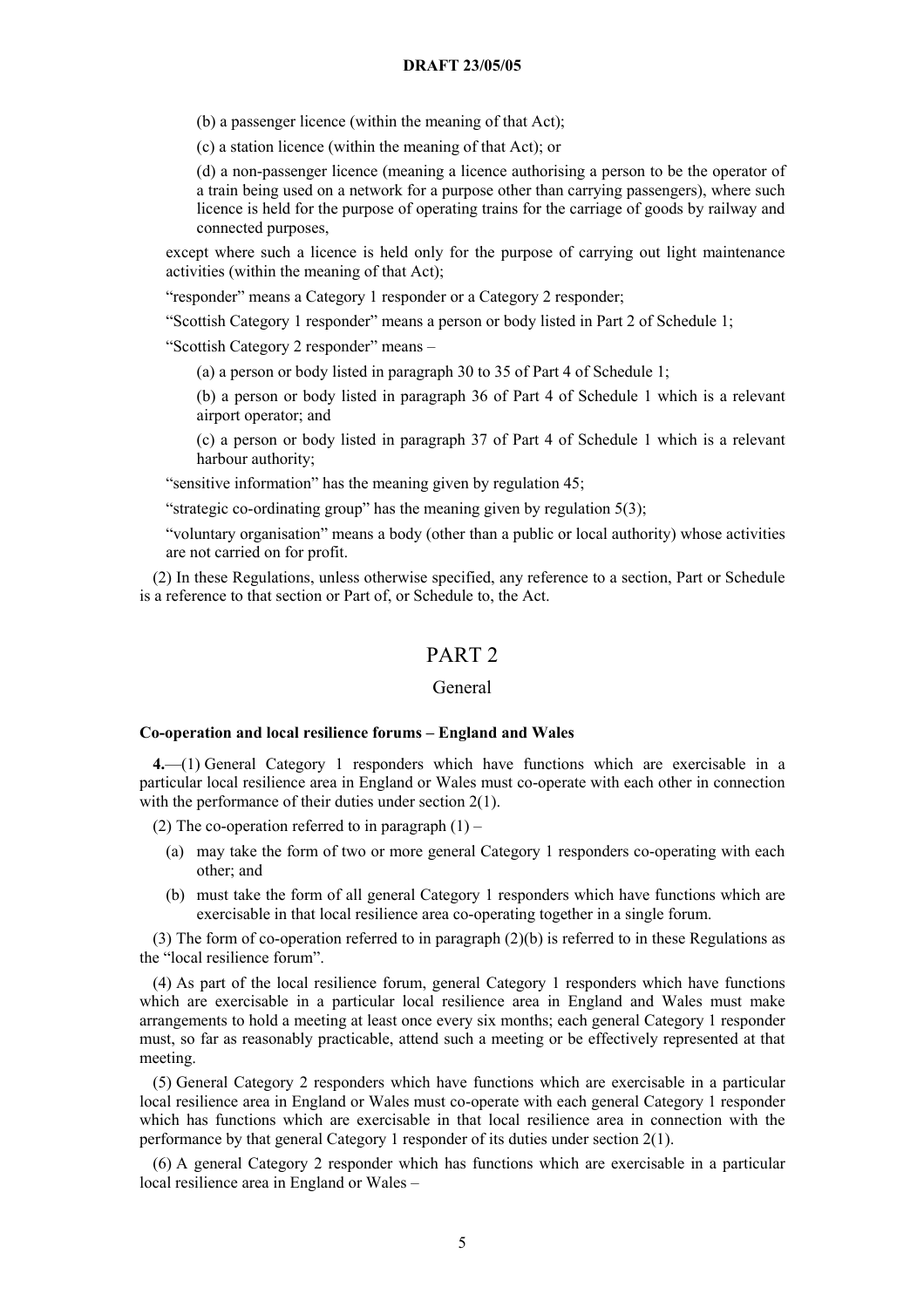- (a) must, so far as reasonably practicable, attend a meeting of the local resilience forum for that local resilience area or be effectively represented at that meeting if it is invited to do so by all of those general Category 1 responders which have functions which are exercisable in that local resilience area; and
- (b) in the case of any other meeting of that local resilience forum, must consider whether it is appropriate for it to attend the meeting or to be effectively represented at the meeting.

(7) For the purposes of enabling general Category 2 responders to comply with paragraph (6), the general Category 1 responders which have functions which are exercisable in a particular local resilience area in England and Wales must –

- (a) keep each general Category 2 responder which has functions which are exercisable in that local resilience area informed of –
	- (i) when meetings of the local resilience forum are to take place;
	- (ii) the location of such meetings;
	- (iii) the matters which are likely to be discussed at such meetings;
- (b) make arrangements for a general Category 2 responder to attend any such meetings where the general Category 2 responder wishes to do so; and
- (c) consider whether a general Category 2 responder should be invited to attend such a meeting.

## **Co-operation and strategic co-ordination groups – Scotland**

**5.**—(1) General Category 1 responders which have functions which are exercisable in a particular local resilience area in Scotland must co-operate with each Category 1 responder which has functions which are exercisable in that local resilience area in connection with the performance by that other responder of its duties under section 2(1).

(2) The co-operation referred to in paragraph  $(1)$  –

- (a) may take the form of one general Category 1 responder co-operating with one or more Category 1 responder; and
- (b) must take the form of general Category 1 responders co-operating with the other Category 1 responders which have functions which are exercisable in that local resilience area in a single forum.

(3) The form of co-operation referred to in paragraph (2)(b) is referred to in these Regulations as the "strategic co-ordinating group".

(4) As part of the strategic co-ordinating group, general Category 1 responders which have functions which are exercisable in a particular local resilience area in Scotland must make arrangements to hold a meeting with the other Category 1 responders which have functions which are exercisable in that local resilience area at least once every six months; each general Category 1 responder must, so far as reasonably practicable, attend such a meeting or be effectively represented at that meeting.

(5) General Category 2 responders which have functions which are exercisable in a particular local resilience area in Scotland must co-operate with each Category 1 responder which has functions which are exercisable in that local resilience area in connection with the performance by that Category 1 responder of its duties under section 2(1).

(6) A general Category 2 responder which has functions which are exercisable in a particular local resilience area in Scotland –

- (a) must, so far as reasonably practicable, attend a meeting of the strategic co-ordinating group for that local resilience area or be effectively represented at that meeting if it is invited to do so by all of those Category 1 responders which have functions which are exercisable in that local resilience area; and
- (b) in the case of any other meeting of that local resilience forum, must consider whether it is appropriate for it to attend the meeting or to be effectively represented at the meeting.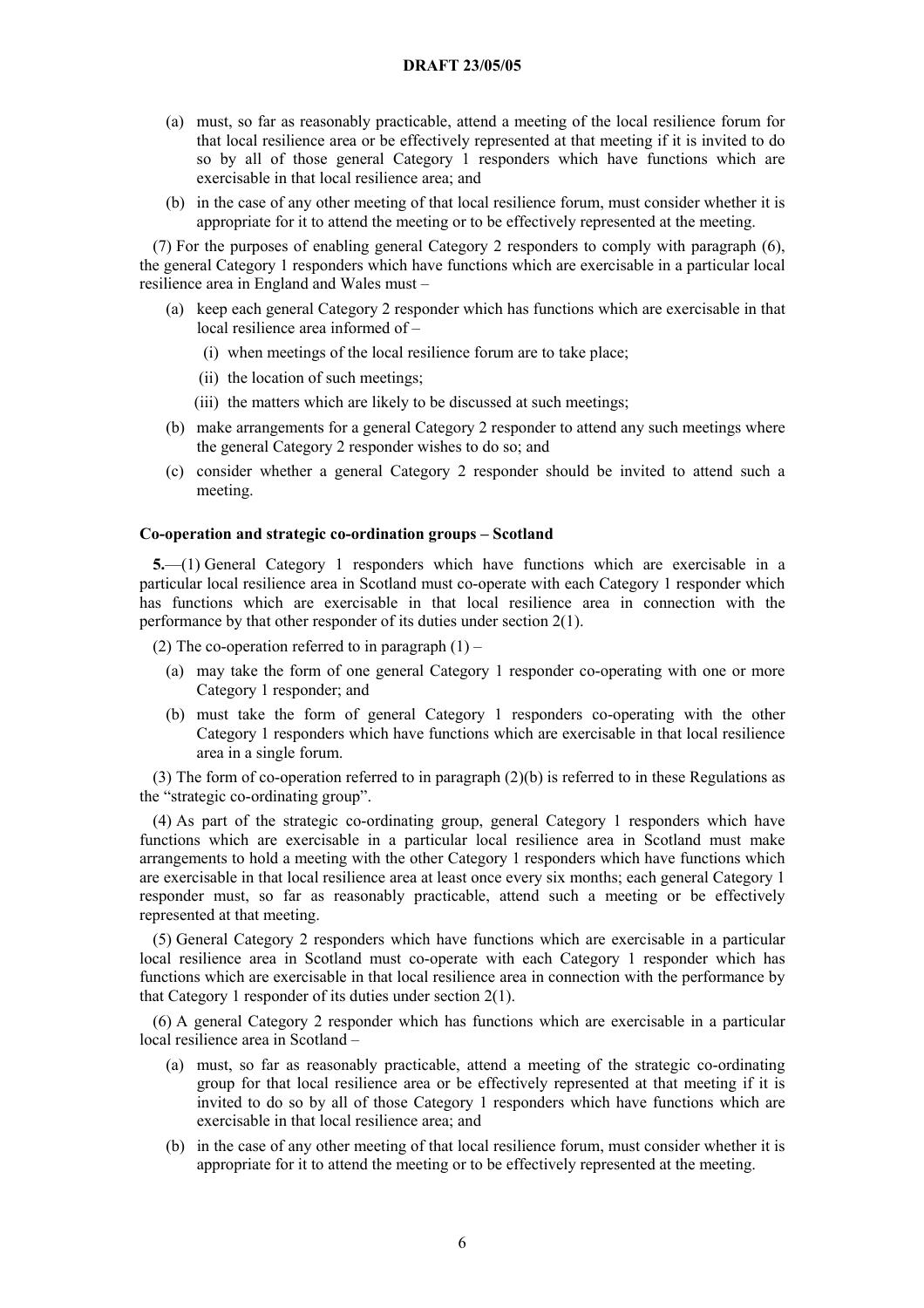(7) Paragraph (8) applies for the purposes of –

- (a) enabling general Category 2 responders to comply with paragraph (6); and
- (b) enabling Scottish Category 2 responders to comply with a provision in regulations made by the Scottish Ministers under Part 1 which imposes an obligation on Scottish Category 2 responders which is analogous to that imposed on general Category 2 responders under paragraph (6).

(8) For the purposes specified in paragraph (7), general Category 1 responders which have functions which are exercisable in a particular local resilience area in Scotland must –

- (a) keep each Category 2 responder which has functions which are exercisable in that local resilience area informed of –
	- (i) when meetings of the strategic co-ordinating group are to take place;
	- (ii) the location of such meetings;
	- (iii) the matters which are likely to be discussed at such meetings;
- (b) make arrangements for a Category 2 responder to attend any such meetings where the Category 2 responder wishes to do so; and
- (c) consider whether a Category 2 responder should be invited to attend such a meeting.

## **Co-operation – Northern Ireland**

**6.**—(1) General Category 1 responders which have functions which are exercisable in Northern Ireland must co-operate with each other in connection with the performance of their duties under section 2(1).

(2) General Category 2 responders which have functions which are exercisable in Northern Ireland must co-operate with each Category 1 responder which has functions which are exercisable in Northern Ireland in connection with the performance by that Category 1 responder of its duties under section 2(1).

## **Protocols**

**7.**—(1) In order to facilitate co-operation under regulation 4 or 6, general responders may enter into protocols with each other.

(2) In order to facilitate co-operation under regulation 5 or under a provision in regulations made by the Scottish Ministers under Part 1 which imposes an analogous duty on Scottish Category 1 responders or Scottish Category 2 responders, general responders may enter into protocols with Scottish Category 1 responders.

(3) Such protocols may in particular include provisions which relate to –

- (a) the timing of co-operation;
- (b) the form of co-operation;
- (c) contact details for the individuals who are to be involved in the co-operation.

## **Joint discharge of functions etc.**

**8.** Each general Category 1 responder may –

- (a) perform a duty under section  $2(1)$  jointly with another responder;
- (b) make arrangements with another responder for that responder to perform such a duty on behalf of the general Category 1 responder.

## **Identification of Category 1 responder with lead responsibility**

**9.**—(1) For the purposes of this regulation and regulations 10 and 11, a "relevant civil protection duty" means the duty under paragraph (a), (b), (c), (d), (e) or (f) of section  $2(1)$  in relation to a particular emergency or an emergency of a particular kind.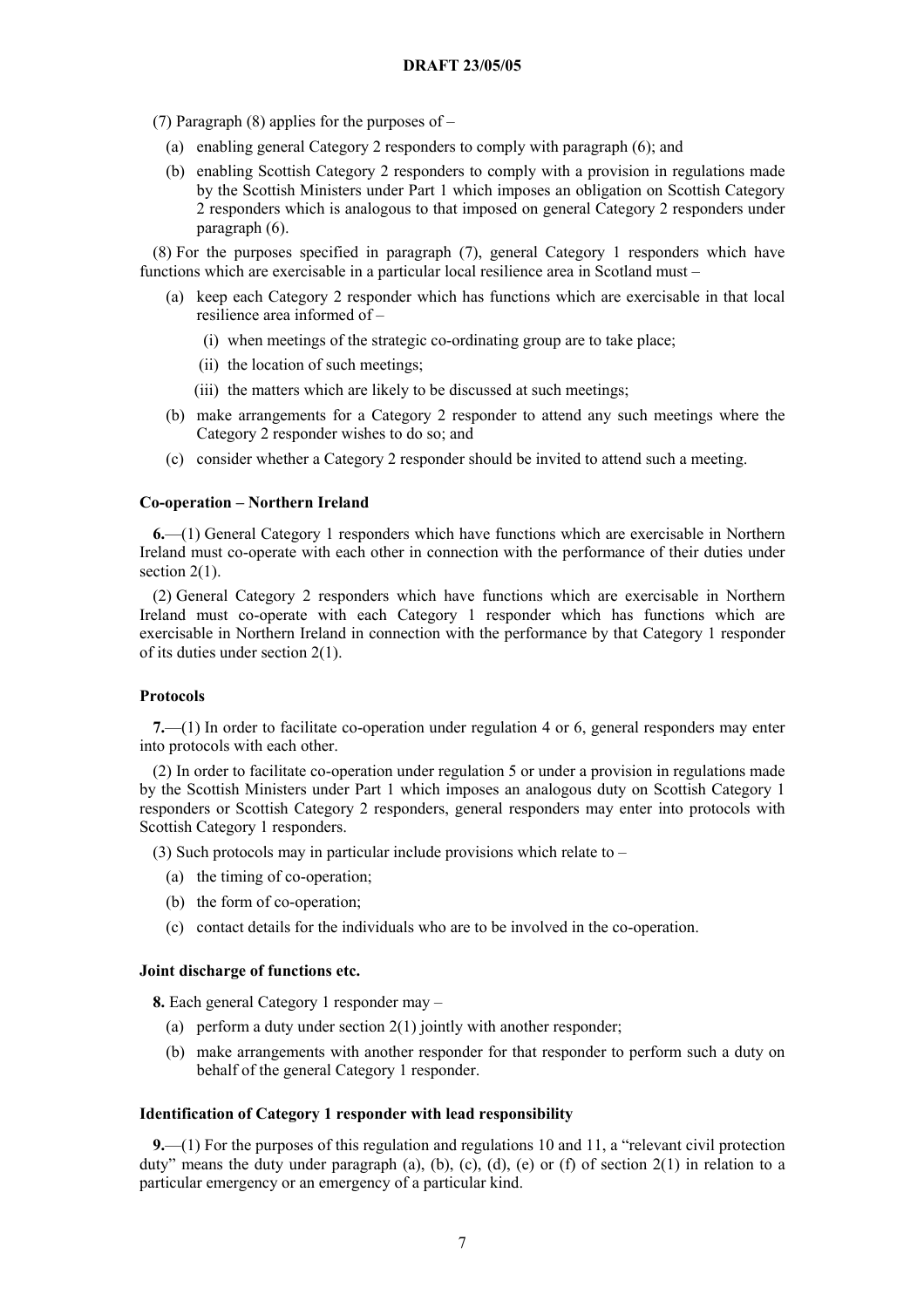(2) Paragraph (3) applies if more than one Category 1 responder which has functions which are exercisable in a particular local resilience area is subject to the same relevant civil protection duty.

(3) If this paragraph applies, a general Category 1 responder which is subject to the relevant civil protection duty may co-operate with another Category 1 responder which has functions which are exercisable in that particular local resilience area and which is subject to the same relevant civil protection duty for the purpose of identifying which of them will be the Category 1 responder with lead responsibility for performing that duty in relation in that local resilience area.

(4) If, pursuant to paragraph (3) or an analogous provision in regulations made by the Scottish Ministers under Part 1, one of the Category 1 responders is identified as being the Category 1 responder with lead responsibility for performing a relevant civil protection duty in a particular local resilience area, the other Category 1 responders in that local resilience area which are subject to that duty are referred to in these Regulations as "non-lead Category 1 responders".

#### **Role of Category 1 responder with lead responsibility**

**10.** If, pursuant to regulation 9 or an analogous provision in regulations made by the Scottish Ministers under Part 1, a general Category 1 responder has been identified as the Category 1 responder with lead responsibility for performing a relevant civil protection duty in a particular local resilience area, that general Category 1 responder must –

- (a) take the lead responsibility in performing that duty in that local resilience area;
- (b) consult the Category 1 responders which
	- (i) have functions which are exercisable in that local resilience area, and
	- (ii) are non-lead Category 1 responders in relation to that duty,

in the course of performing the duty;

- (c) ensure that those non-lead Category 1 responders are kept informed of how the Category 1 responder with the lead responsibility is performing the duty;
- (d) co-operate with those non-lead Category 1 responders (and in particular, co-operate for the purpose of ensuring so far as is reasonably practicable that those Category 1 responders approve of the way in which the Category 1 responder with lead responsibility is performing the duty).

### **Role of Category 1 responders which do not have lead responsibility**

**11.**—(1) Paragraph (2) applies if a Category 1 responder has been identified as the responder with lead responsibility in a local resilience area for the performance of a relevant civil protection duty pursuant to regulation 9 or an analogous provision in regulations made by the Scottish Ministers under Part 1.

(2) Where this paragraph applies, a general Category 1 responder which has functions which are exercisable in that local resilience area and which are non-lead Category 1 responders in relation to that duty –

- (a) must co-operate with the Category 1 responder with lead responsibility for performing that duty in connection with the performance of that duty by the Category 1 responder with lead responsibility;
- (b) must provide any information to the Category 1 responder with lead responsibility for performing that duty which it considers will assist that responder in performing that duty (unless the information is sensitive information);
- (c) must assist the Category 1 responder with lead responsibility for performing that duty with any exercises or training that that Category 1 responder wishes to carry out in connection with that duty;
- (d) need not perform that duty to the extent that to do so would unnecessarily duplicate the performance of that duty by the Category 1 responder which has lead responsibility for performing that duty in that local resilience area.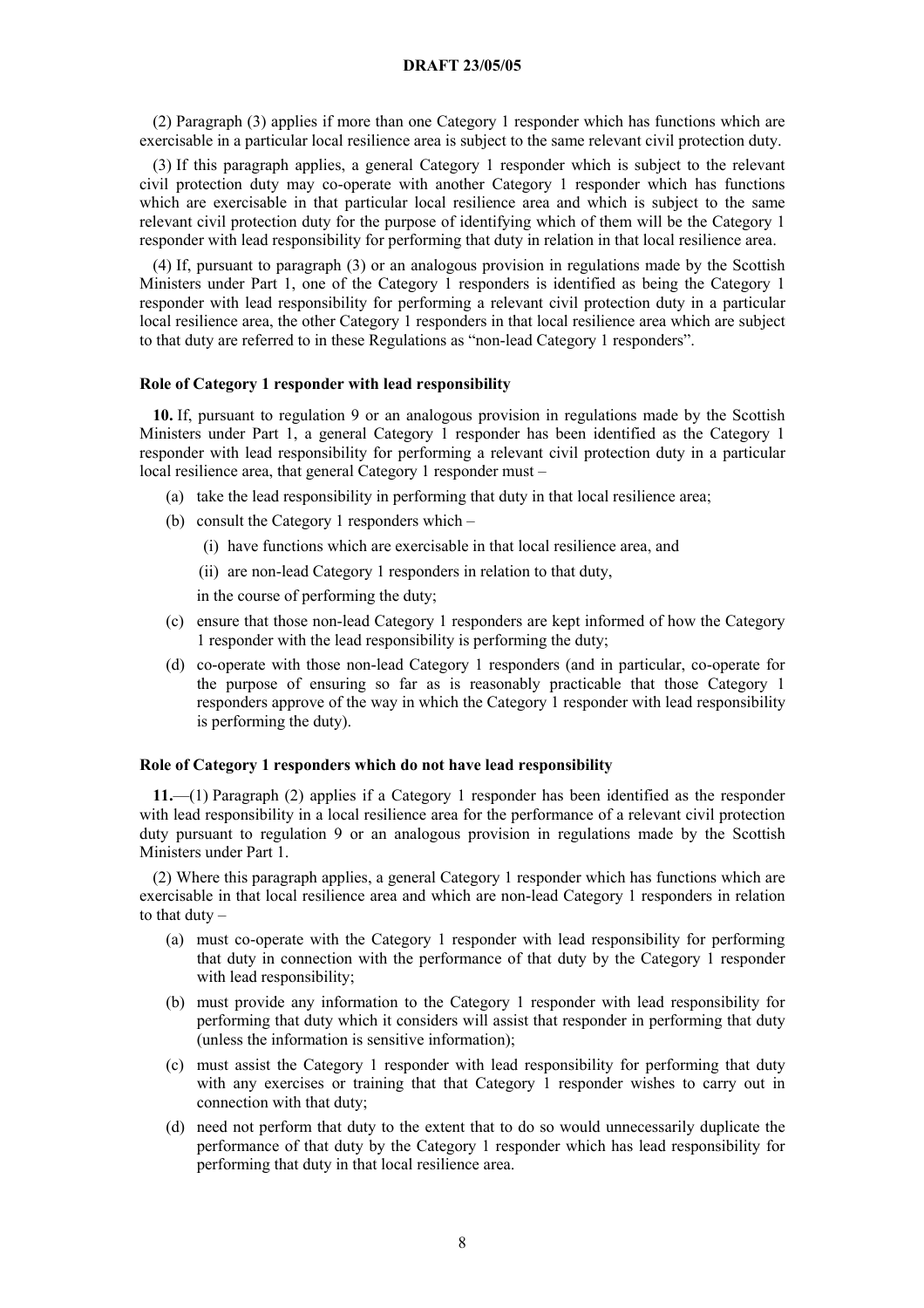## **Existing emergency planning duties**

**12.** General Category 1 responders need not perform a duty under section 2(1) in relation to an emergency which is –

- (a) a major accident, within the meaning of regulation 2(1) of the Control of Major Accident Hazards Regulations 1999(**[a](#page-8-0)**), resulting from developments in the course of the operation of an establishment to which Part 2 of those Regulations applies;
- (b) a major accident, within the meaning of regulation 2(1) of the Control of Major Accident Hazards Regulations (Northern Ireland) 2000(**[b](#page-8-1)**), resulting from developments in the course of the operation of an establishment to which Part 2 of those Regulations applies;
- (c) a major accident, within the meaning of regulation 2(1) of the Pipelines Safety Regulations 1996(**[c](#page-8-2)**), involving a dangerous fluid (within the meaning of those Regulations) which is in, or has been conveyed in, a pipeline to which those Regulations apply;
- (d) a major accident, within the meaning of regulation 2(1) of the Pipelines Safety Regulations (Northern Ireland) 1997(**[d](#page-8-3)**), involving a dangerous fluid (within the meaning of those Regulations) which is in, or has been conveyed in, a pipeline to which those Regulations apply;
- (e) a radiation emergency, within the meaning of regulation 2 of the Radiation (Emergency Preparedness and Public Information) Regulations 2001(**[e](#page-8-4)**), which results from work with ionising radiation (within the meaning of those Regulations) to which those Regulations apply; or
- (f) a radiation emergency, within the meaning of regulation 2 of the Radiation (Emergency Preparedness and Public Information) Regulations (Northern Ireland) 2001(**[f](#page-8-5)**), which results from work with ionising radiation (within the meaning of those Regulations) to which those Regulations apply.

# PART 3

## Duty to assess risk of emergency occurring

## **Kinds of emergency in relation to which risk should be assessed**

**13.** A general Category 1 responder need only perform the duty under section 2(1)(a) (duty to assess risk of emergency occurring) in relation to an emergency which affects or may affect the area in which the functions of the general Category 1 responder are exercisable.

## **Guidance and assessments issued by Minister** *etc***. as to likelihood and impact**

**14.**—(1) A Minister of the Crown may issue to a general Category 1 responder guidance as to –

- (a) the likelihood of a particular emergency or an emergency of a particular kind occurring; or
- (b) the extent to which a particular emergency or an emergency of a particular kind would or might (if it occurred) cause damage to human welfare in a place in the United Kingdom, the environment of a place in the United Kingdom or the security of the United Kingdom.

(2) A Minister of the Crown may issue to a general Category 1 responder an assessment of the matter specified in sub-paragraph (a) or (b) of paragraph (1).

<u>.</u>

<span id="page-8-3"></span>(**d**) S.I. 1997/193.

<span id="page-8-0"></span><sup>(</sup>**a**) S.I. 1999/743; amended by the Greater London Authority Act 1999 (c.29) s.328 and S.I. 2002/2469.

<span id="page-8-1"></span><sup>(</sup>**b**) S.I. 2000/93.

<span id="page-8-2"></span><sup>(</sup>**c**) S.I. 1996/825; amended by the Greater London Authority Act 1999 (c.29) s.328.

<span id="page-8-4"></span><sup>(</sup>**e**) S.I. 2001/2975; amended by S.I. 2002/2099 and S.I. 2002/2469.

<span id="page-8-5"></span><sup>(</sup>**f**) S.I. 2001/436.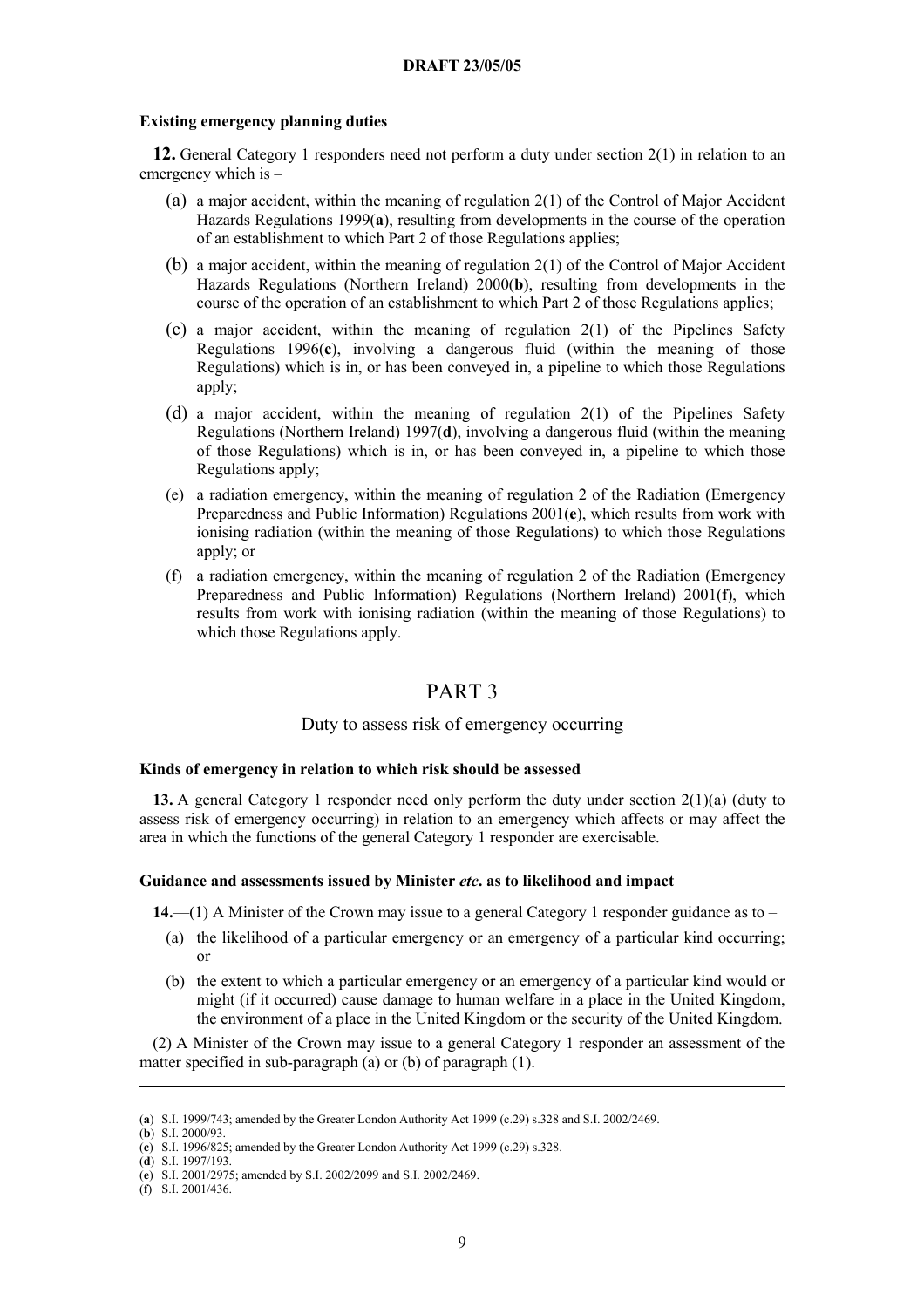(3) A Minister of the Crown shall consult the Assembly before issuing to a general Category 1 responder which has functions which are exercisable in Wales guidance under paragraph (1) or an assessment under paragraph (2) which relates to the exercise of such functions in Wales.

(4) The Assembly may, with the consent of a Minister of the Crown, issue to a general Category 1 responder which has functions which are exercisable in Wales guidance as to –

- (a) the likelihood of a particular emergency or an emergency of a particular kind occurring; or
- (b) the extent to which a particular emergency or an emergency or a particular kind would or might (if it occurred) cause damage to human welfare in a place in Wales, the environment of a place in Wales or the security of the United Kingdom.

(5) The Assembly may, with the consent of the Minister of the Crown, issue to a general Category 1 responder which has functions which are exercisable in Wales an assessment of the matter specified in sub-paragraph (a) or (b) of paragraph (3).

(6) The Office of the First Minister and Deputy First Minister may issue to a general Category 1 responder which has functions which are exercisable in Northern Ireland guidance as to –

- (a) the likelihood of a particular emergency or an emergency of a particular kind occurring; or
- (b) the extent to which a particular emergency or an emergency or a particular kind would or might (if it occurred) cause damage to human welfare in a place in Northern Ireland, the environment of a place in Northern Ireland or the security of the United Kingdom.

(7) The Office of the First Minister and Deputy First Minister may issue to a general Category 1 responder which has functions which are exercisable in Northern Ireland an assessment of the matter specified in sub-paragraph (a) or (b) of paragraph (5).

(8) The Scottish Ministers may issue to a general Category 1 responder which has functions which are exercisable in Scotland guidance as to –

- (a) the likelihood of a particular emergency or an emergency of a particular kind occurring; or
- (b) the extent to which a particular emergency or an emergency or a particular kind would or might (if it occurred) cause damage to human welfare in a place in the Scotland, the environment of a place in Scotland or the security of the United Kingdom.

(9) The Scottish Ministers may issue to a general Category 1 responder which has functions which are exercisable in Scotland an assessment of the matter specified in sub-paragraph (a) or (b) of paragraph (7).

(10) In performing its duty under section  $2(1)(a)$ , a general Category 1 responder must –

- (a) take into account any guidance issued to it under paragraph  $(1)$ ,  $(3)$ ,  $(5)$  or  $(7)$ ; and
- (b) adopt any assessment issued to it under paragraph  $(2)$ ,  $(4)$ ,  $(6)$  or  $(8)$ .

(11) Any guidance issued under paragraph (1), (4), (6) or (8) or assessment issued under paragraph  $(2)$ ,  $(5)$ ,  $(7)$  or  $(9)$  must be in writing.

### **Community risk register – England and Wales**

**15.**—(1) As part of the local resilience forum, general Category 1 responders which have functions which are exercisable in a particular local resilience area in England or Wales must cooperate with each other in maintaining a register ("the community risk register") of the assessments carried out by each general Category 1 responder under section 2(1)(a).

(2) For the purpose of complying with paragraph (1), each general Category 1 responder must, subject to paragraph (3), from time to time inform the other general Category 1 responders which have functions which are exercisable in that local resilience area of the assessment carried out by it under section 2(1)(a).

(3) Paragraph (2) does not apply to the extent that an assessment carried out by a general Category 1 responder contains sensitive information and the general Category 1 responder has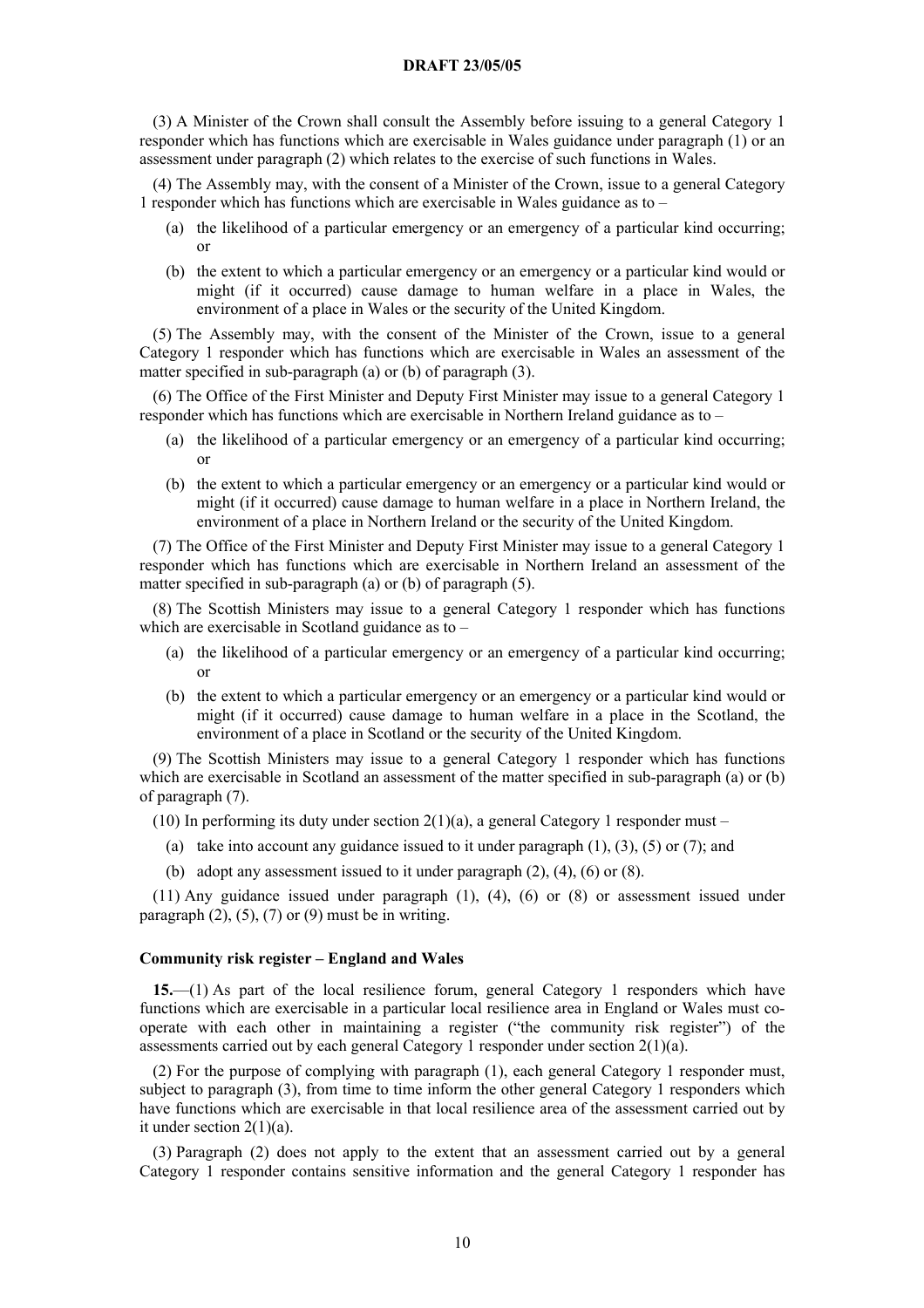reasonable grounds to believe that informing the other general Category 1 responders of the assessment would –

- (a) in the case of sensitive information of the kind specified by paragraph (1)(a) of regulation 45, adversely affect national security;
- (b) in the case of sensitive information of the kind specified by paragraph  $(1)(b)$ , (c) or (d) of regulation 45, adversely affect the confidentiality of the information.

(4) In performing its duties under section  $2(1)(a)$  and (b), a general Category 1 responder must have regard to any relevant community risk register maintained under this regulation.

## **Sharing of community risk register – England and Wales**

**16.**—(1) A general Category 1 responder which has functions which are exercisable in a particular local resilience area in England or Wales must from time to time provide the Category 1 responders which have functions which are exercisable in any neighbouring local resilience area with a copy of the community risk register which it maintains for that local resilience area under paragraph (1) of regulation 15.

(2) For the purposes of paragraph (2), a local resilience area neighbours another local resilience area if any part of first local resilience area adjoins the second local resilience area.

(3) A general Category 1 responder which has functions which are exercisable in a local resilience area in Wales must from time to time provide the Assembly with a copy of the community risk register which it maintains for that local resilience area under paragraph (1) of regulation 15.

(4) A general Category 1 responder which has functions which are exercisable in a local resilience area in England must from time to time provide the Secretary of State with a copy of the community risk register which it maintains for that local resilience area under paragraph (1) of regulation 15.

#### **Community risk register – Scotland**

**17.**—(1) As part of the strategic co-ordinating group, general Category 1 responders which have functions which are exercisable in a particular local resilience area in Scotland must co-operate with the other Category 1 responders which have functions which are exercisable in that local resilience area in maintaining a register ("the community risk register") of the assessments carried out by each Category 1 responder under section 2(1)(a).

(2) For the purpose of complying with paragraph (1), each general Category 1 responder must, subject to paragraph (3), from time to time inform the other Category 1 responders which have functions which are exercisable in that local resilience area of the assessments carried out by it under section  $2(1)(a)$ .

(3) Paragraph (2) does not apply to the extent that an assessment carried out by a general Category 1 responder contains sensitive information and the general Category 1 responder has reasonable grounds to believe that informing the other Category 1 responders of the assessment would –

- (a) in the case of sensitive information of the kind specified by paragraph  $(1)(a)$  of regulation 45, adversely affect national security;
- (b) in the case of sensitive information of the kind specified by paragraph (1)(b), (c) or (d) of regulation 45, adversely affect the confidentiality of the information.

(4) In performing its duties under section 2(1)(a) and (b), a general Category 1 responder which has functions which are exercisable in Scotland must have regard to any relevant community risk register maintained under this regulation.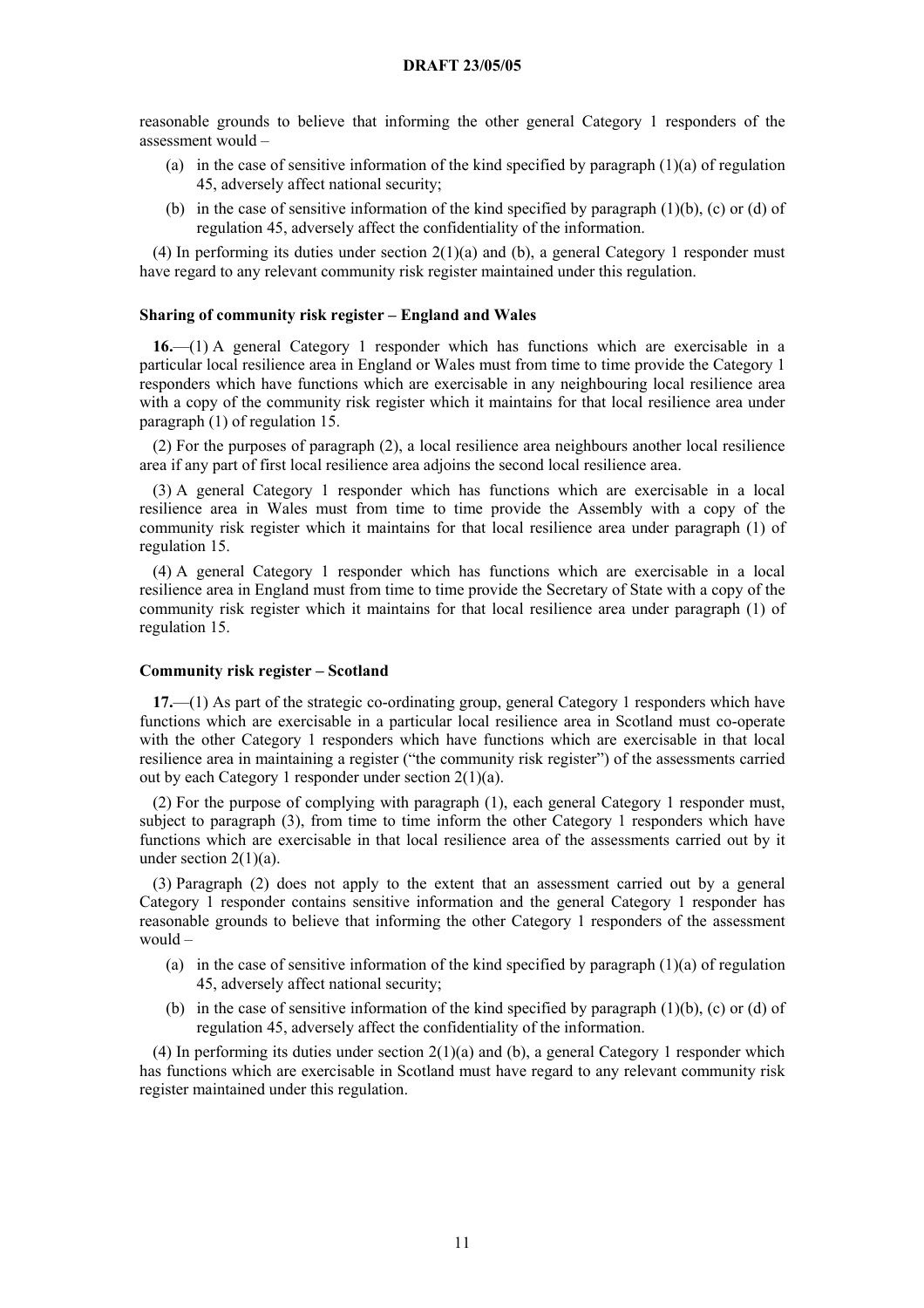### **Provision of information relating to assessment of risk to other responders**

**18.** A general Category 1 responder must consider whether it is appropriate to provide information about the risk of a particular emergency or an emergency of a particular kind occurring to a Category 1 responder which –

- (a) is likely to be seriously obstructed in the performance of its functions if that emergency or an emergency of that particular kind occurred; or
- (b) is likely to consider it necessary or desirable to take action to  $-$ 
	- (i) prevent that emergency or an emergency of that particular kind;
	- (ii) reduce, control or mitigate the effects of that emergency or an emergency of that particular kind; or
	- (iii) otherwise take action in connection with that emergency or an emergency of that particular kind,

and would be unable to take that action without changing the deployment of resources or acquiring additional resources.

# PART 4

## Duty to maintain plans

## **Risk assessment**

**19.** In performing its duty under section  $2(1)(c)$  or (d) (duty to maintain business continuity plans and emergency plans), a general Category 1 responder must have regard to any relevant assessment which it has carried out under section  $2(1)(a)$  or (b).

#### **Arrangements to warn, inform and advise the public**

**20.** In performing its duty under section 2(1)(d), a general Category 1 responder must have regard to any relevant arrangements which it maintains under section  $2(1)(g)$  (arrangements to warn the public, and to provide information and advice to the public, if an emergency is likely to occur or has occurred).

#### **Generic and specific plans**

**21.** In performing its duty under section  $2(1)(c)$  or (d), a general Category 1 responder –

- (a) may maintain plans which relate to a particular emergency or an emergency of a particular kind; and
- (b) may maintain plans which relate to more than one emergency or more than one kind of emergency.

#### **Multi-agency emergency plans**

**22.**—(1) Paragraph (2) applies to a general Category 1 responder if it has a duty under section  $2(1)(d)$  in relation to a particular emergency or an emergency of a particular kind, and another Category 1 responder has –

- (a) a duty under section  $2(1)(d)$  in relation to that emergency or an emergency of that kind; and
- (b) functions which are exercisable in a local resilience area in which the functions of the general Category 1 responder are exercisable.

(2) Where this paragraph applies, the general Category 1 responder must consider whether it would be appropriate to perform the duty under section  $2(1)(d)$  in relation to that emergency or an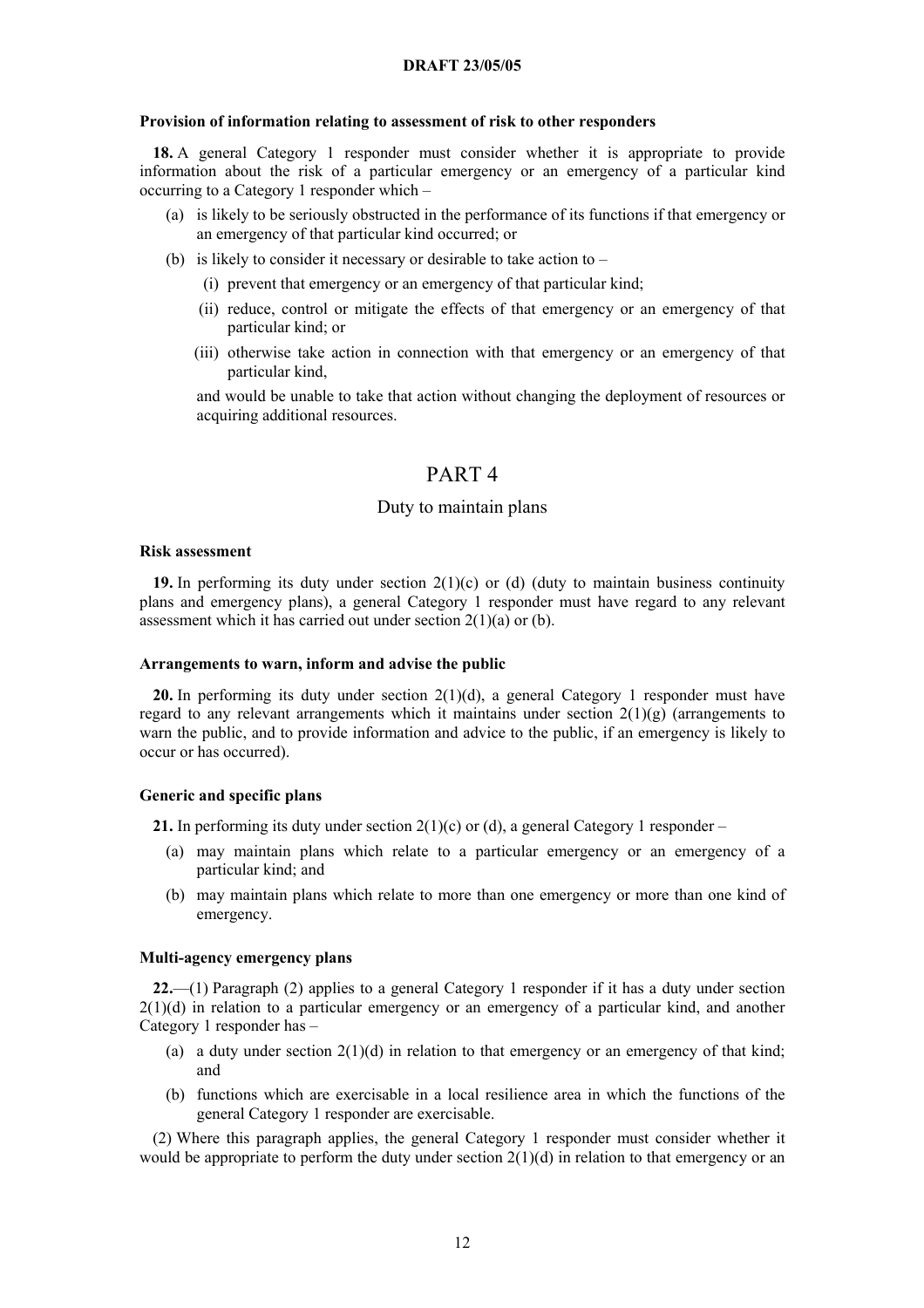emergency of that kind by collaborating with that other Category 1 responder in maintaining a multi-agency plan.

(3) In paragraph (2), a "multi-agency plan" means a plan maintained by more than one Category 1 responder acting jointly.

## **Voluntary organisations**

**23.**—(1) In performing its duty under section 2(1)(c) or (d), a general Category 1 responder must have regard to the activities of voluntary organisations which carry on activities –

- (a) in the area in which the functions of that general Category 1 responder are exercisable; and
- (b) which are relevant in an emergency.

(2) For the purposes of paragraph (1), a voluntary organisation carries on activities which are relevant in an emergency if it carries on activities for the purpose of –

- (a) preventing an emergency;
- (b) reducing, controlling or mitigating the effects of an emergency; or
- (c) taking other action in connection with an emergency.

(3) For the purposes of paragraph (2), it is immaterial if the voluntary organisation also carries on activities for other purposes.

## **Procedure for determining whether an emergency has occurred**

**24.**—(1) Every plan maintained by a general Category 1 responder under section 2(1)(c) must include a procedure for determining whether an emergency which is likely seriously to obstruct the general Category 1 responder in the performance of its functions has occurred.

(2) Any plan maintained by a general Category 1 responder under section  $2(1)(d)$  must include a procedure for determining whether –

- (a) an emergency which makes it necessary or desirable for it to take action to prevent the emergency, to reduce, control or mitigate its effects or otherwise in connection with it has occurred; and
- (b) whether the general Category 1 responder would be able to take that action without changing the deployment of resources or acquiring additional resources.

(3) The procedure under paragraph (1) or (2) must –

- (a) identify the person who should determine whether an emergency of the kind specified in paragraph (1) or (2) (as appropriate) has occurred or enable that person to be identified;
- (b) specify the procedure which that person should adopt in taking that decision;
- (c) specify the persons who should be consulted before such a decision is taken;
- (d) specify the persons who should be informed once such a decision is taken.

## **Training and exercises**

**25.** Every plan maintained by a general Category 1 responder under section 2(1)(c) or (d) must include provision for –

- (a) the carrying out of exercises for the purpose of ensuring that the plan is effective;
- (b) the provision of training of  $-$ 
	- (i) an appropriate number of suitable staff of the general Category 1 responder; and
	- (ii) such other persons as that general Category 1 responder considers appropriate,
	- for the purposes of ensuring that the plan is effective.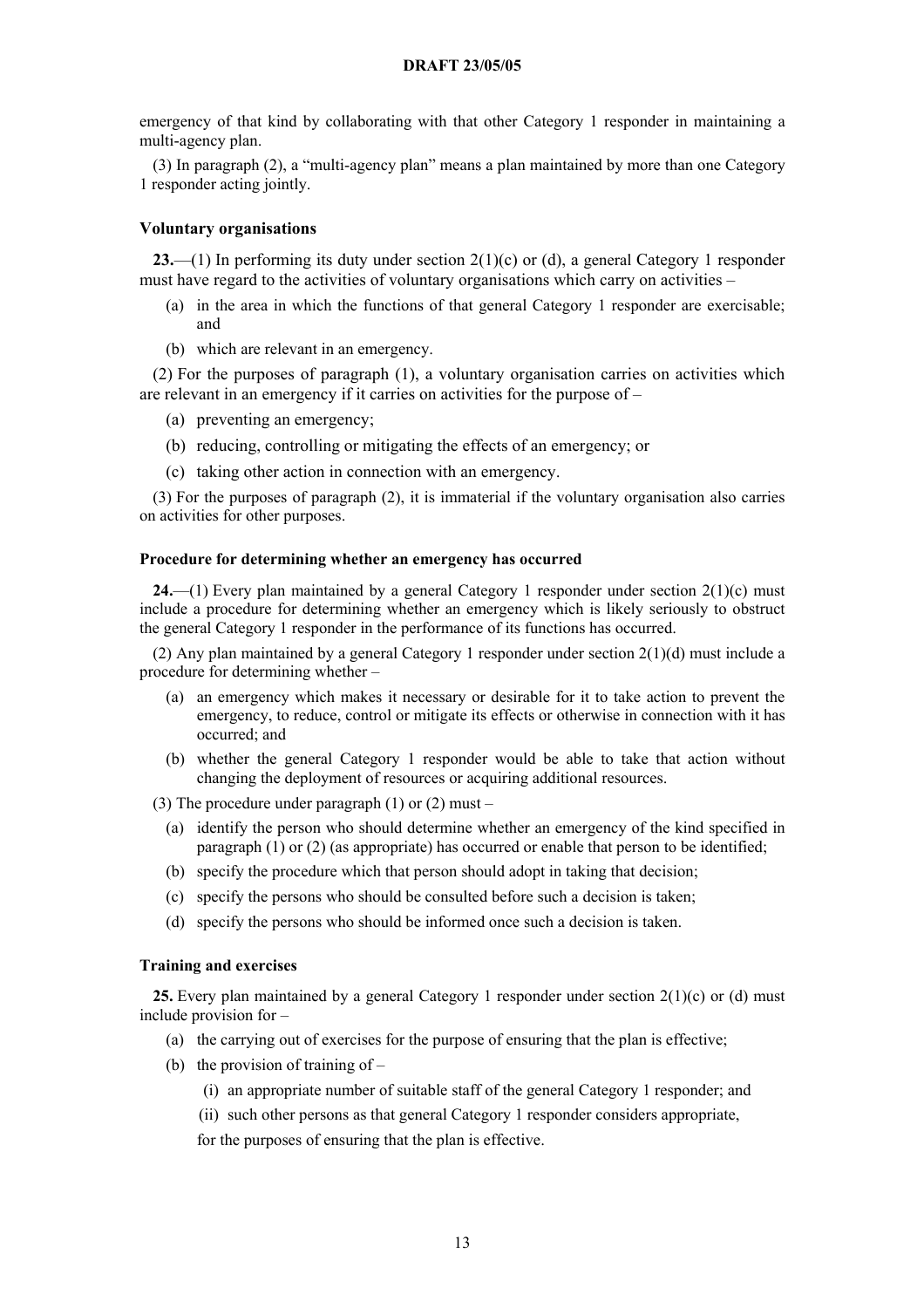#### **Plan revision**

**26.** If a Minister of the Crown, the Assembly, the Office of the First Minister and the Deputy First Minister or the Scottish Ministers issues guidance or an assessment under regulation 14 to a general Category 1 responder, that general Category 1 responder must consider whether that guidance or assessment makes it necessary or expedient to add to or to modify plans maintained under section  $2(1)(c)$  or (d).

# PART 5

## Publication of plans and assessments

#### **Alarming the public unnecessarily**

27. In performing its duty under section 2(1)(f) (duty to arrange for the publication of assessments and plans), a general Category 1 responder must have regard to the importance of not alarming the public unnecessarily.

# PART 6

## Arrangements for warning and provision of information and advice to the public

## **Duty to have regard to emergency plans**

**28.** In performing its duty under section 2(1)(g) (duty to maintain arrangements to warn, inform and advise the public if an emergency occurs or is likely to occur), a general Category 1 responder must have regard to any relevant plan which it maintains under section  $2(1)(d)$ .

#### **Generic and specific arrangements to warn etc.**

**29.** In performing its duty under section 2(1)(g), a general Category 1 responder –

- (a) may maintain arrangements which relate to a particular emergency or an emergency of a particular kind;
- (b) may maintain arrangements which relate to more than one emergency or more than one kind of emergency.

### **Alarming the public unnecessarily**

**30.** In performing its duty under section  $2(1)(g)$ , a general Category 1 responder must have regard to the importance of not alarming the public unnecessarily.

## **Training and exercises**

**31.** The arrangements maintained by a general Category 1 responder under section  $2(1)(g)$  must include provision for –

- (a) the carrying out of exercises for the purpose of ensuring that the arrangements are effective; and
- (b) the provision of training of  $-$ 
	- (i) an appropriate number of suitable staff of the general Category 1 responder; and
	- (ii) such other persons as that general Category 1 responder considers appropriate;

for the purpose of ensuring that the arrangements are effective.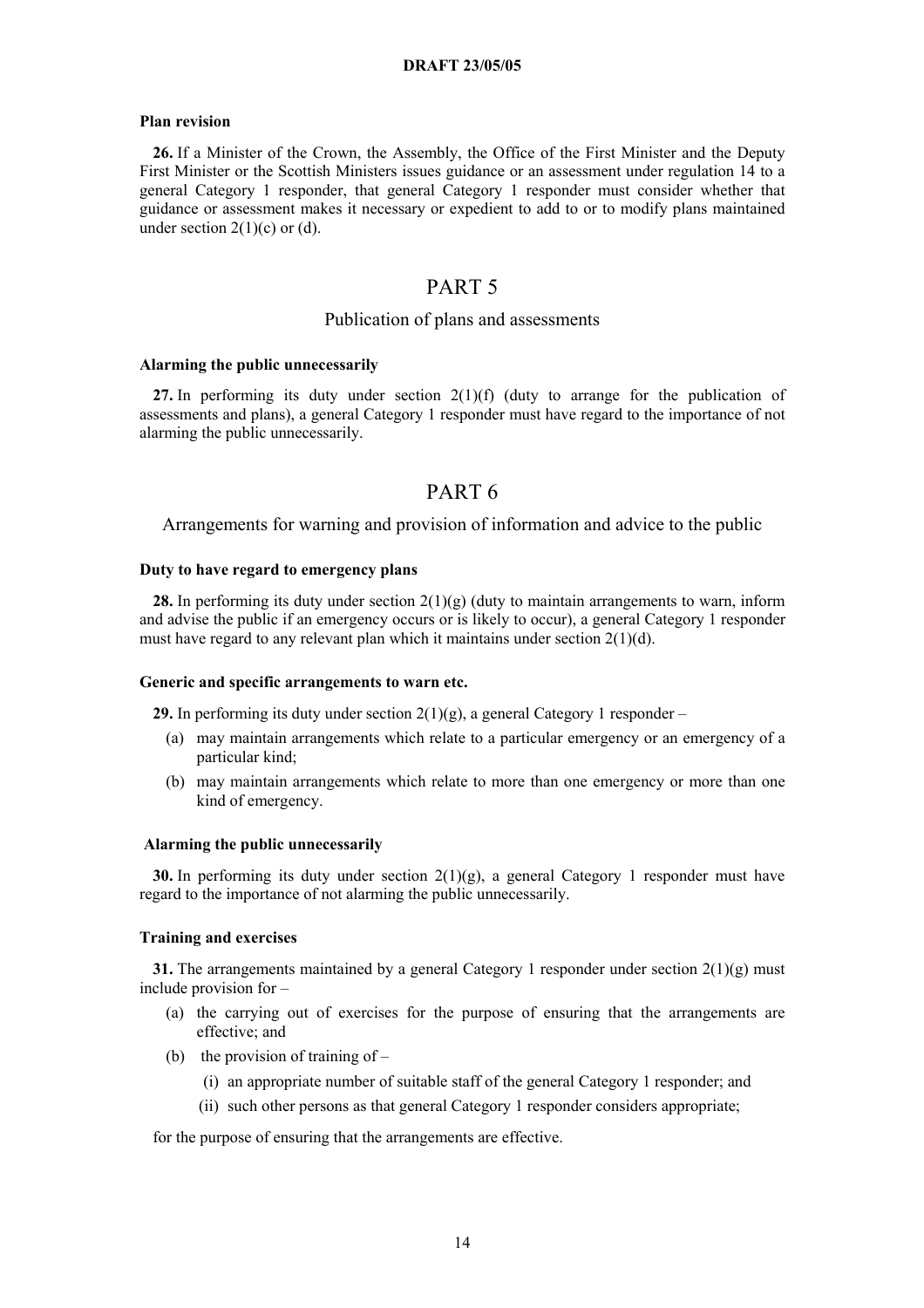## **Identification of Category 1 responder with lead responsibility for warning, informing and advising**

**32.**—(1) Paragraph (2) applies if more than one Category 1 responder which has functions which are exercisable in a particular local resilience area is subject to a duty under section  $2(1)(g)$ in relation to a particular emergency or an emergency of a particular kind.

(2) If this paragraph applies, each general Category 1 responder which has functions which are exercisable in that local resilience area and which is subject to that duty must co-operate with the other Category 1 responders which have functions which are exercisable in that local resilience area and which are subject to that duty for the purpose of identifying which of them will be the Category 1 responder with lead responsibility for warning the public and for providing information and advice to the public if the emergency to which that duty relates, or an emergency of the kind to which that duty relates, is likely to occur or has occurred.

(3) In performing their duty under paragraph (2), general Category 1 responders –

- (a) may identify a particular Category 1 responder as the Category 1 responder with lead responsibility for warning the public and providing information and advice to the public in relation to a particular emergency or an emergency of a particular kind before that emergency or an emergency of that kind is likely to occur or has occurred;
- (b) may adopt a procedure by virtue of which the Category 1 responder with lead responsibility for warning the public and providing information and advice to the public may be identified when a particular emergency or an emergency of a particular kind is likely to occur or has occurred; and
- (c) may adopt a procedure by virtue of which the identity of the Category 1 responder with lead responsibility for warning the public and providing information and advice to the public (whether identified by virtue of arrangements of the kind specified in subparagraph (a) or (b)) may be changed when an emergency is likely to occur or has occurred.

## **Arrangements to be maintained by general Category 1 responder with lead responsibility**

**33.**—(1) Paragraph (2) applies to a general Category 1 responder which –

- (a) has been, pursuant to regulation 32 or an analogous provision in regulations made by the Scottish Ministers under Part 1, identified as the Category 1 responder with lead responsibility for warning the public and providing advice and information in a particular local resilience area if a particular emergency or an emergency of a particular kind is likely to occur or has occurred; or
- (b) is likely to be identified as the Category 1 responder with lead responsibility for that activity by virtue of procedures adopted pursuant to regulation  $32(2)(b)$  or (c) or an analogous provision in regulations made by the Scottish Ministers under Part 1.

(2) A general Category 1 responder to which this paragraph applies must ensure so far as reasonably practicable that the arrangements maintained under section  $2(1)(g)$  in relation to a particular emergency or an emergency of a particular kind in relation to which it has the lead responsibility for warning the public and providing advice and information ensure that –

- (a) it is able to contact the other Category 1 responders which have functions which are exercisable in that local resilience area and which are subject to a duty under section  $2(1)(g)$  in relation to that emergency or an emergency of that particular kind;
- (b) it informs those Category 1 responders of the actions it is taking, and action that it proposes to take, to warn the public and to provide information and advice to the public;
- (c) it is able to collaborate with those Category 1 responders in warning the public and providing information and advice to the public.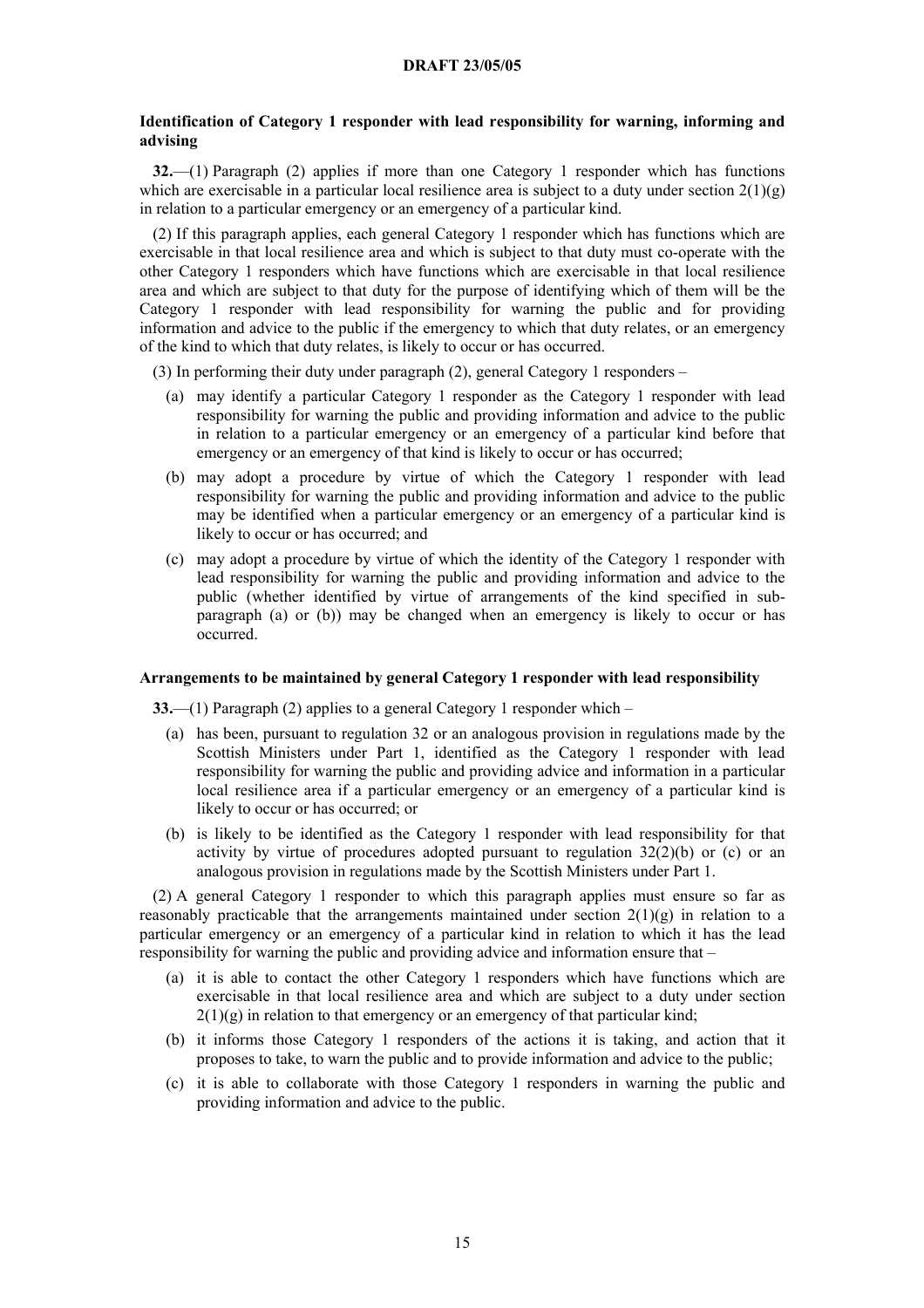## **Arrangements to be maintained by other general Category 1 responders**

**34.** The arrangements maintained by a general Category 1 responder under section  $2(1)(g)$  in relation to a particular emergency or an emergency of a particular kind in relation to which it is not the Category 1 responder with lead responsibility for warning the public and providing advice and information must provide for that general Category 1 responder –

- (a) to consult the Category 1 responder with lead responsibility for warning the public and providing advice and information to the public in that local resilience area in relation to that emergency or an emergency of that particular kind on a regular basis;
- (b) to inform the Category 1 responder referred to in paragraph (a) of the actions that it is taking and action that it proposes to take to warn the public, and to provide information and advice to the public.

#### **Advice etc. provided by other responders and other bodies**

**35.**—(1) In performing its duty under section 2(1)(g), general Category 1 responders –

- (a) must have regard to the arrangements maintained by each of the following persons to warn the public, and to provide information and advice to the public, if an emergency is likely to occur or has occurred –
	- (i) other Category 1 responders;
	- (ii) Category 2 responders;
	- (iii) the Meteorological Office;
	- (iv) the Secretary of State;
	- (v) the Food Standards Agency; and
- (b) need not maintain arrangements to warn the public, and to provide information and advice to the public, which would unnecessarily duplicate the information, warning and advice which is likely to be provided by those persons under those arrangements.

(2) For the purposes of paragraph (1), it is immaterial whether the person specified in paragraph (1)(a) maintains arrangements to warn the public, and to provide information and advice to the public, if an emergency is likely to occur or has occurred by virtue of section 2(1)(g), a duty under another enactment or otherwise.

# PART 7

## Advice and assistance to business and voluntary organisations

#### **Interpretation of Part 7**

**36.** In this Part of the Regulations –

- (a) "relevant responder" means a body which is listed in paragraph 1 or 2 of Schedule 1 (local authority in England or Wales);
- (b) "advice and assistance to business" means advice and assistance to the public in connection with the making of arrangements for the continuance of the commercial activities by the public in the event of an emergency; and any reference to "a business" means a member of the public who carries on commercial activities;
- (c) "advice and assistance to voluntary organisations" means advice and assistance to voluntary organisations in connection with the making of arrangements by voluntary organisations for the continuance of their activities in the event of an emergency.

## **Transitional provision**

**37.** Until  $15^{th}$  May 2006, these Regulations shall have effect as if –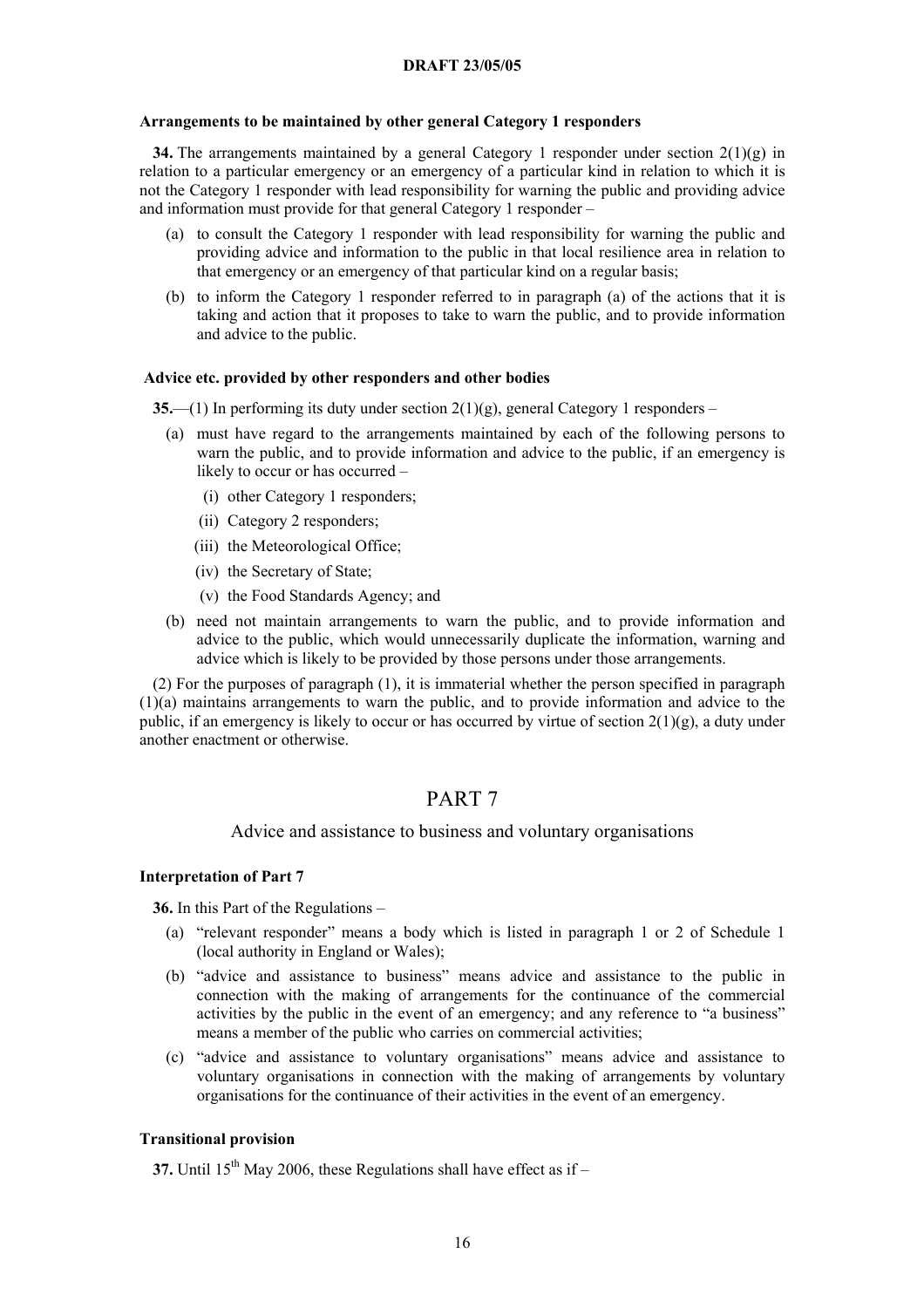- (a) each reference to performing a duty under section 4(1) were a reference to exercising a power under section 4(1);
- (b) each reference to the duty under section 4(1) were a reference to the power under section 4(1);
- (c) in regulation  $39(3)(a)$ , for "must" there were substituted "may".

## **Risk assessment**

**38.** In performing its duty under section 4(1) (duty to give advice and assistance to business and voluntary organisations), a relevant responder must take into account any relevant community risk register maintained by virtue of regulation 15.

### **Extent of the duty under section 4(1) in relation to business**

**39.**—(1) This regulation applies to the duty of a relevant responder under section 4(1) in so far as it relates to advice and assistance to business.

(2) A relevant responder need only give advice and assistance to those businesses which carry on commercial activities in the area in which the functions of the relevant responder are exercisable.

(3) In the course of performing that duty, a relevant responder –

- (a) must, subject to paragraph (2), provide advice and assistance to businesses at large;
- (b) may provide advice and assistance to an individual business; and
- (c) may provide advice and assistance to businesses in connection with
	- (i) identifying a business continuity consultant who provides advice and assistance to business in the area in which the functions of the relevant responder are exercisable; and
	- (ii) obtaining advice and assistance from such a business continuity consultant.

(4) In paragraph  $(3)$ , "business continuity consultant" means a person who –

- (a) is competent to provide advice and assistance to business; and
- (b) has experience of so doing.

#### **Extent of the duty under section 4(1) in relation to voluntary organisations**

**40.**—(1) This regulation applies to the duty of a relevant responder under section 4(1) in so far as it relates to advice and assistance to voluntary organisations.

(2) A relevant responder need only provide advice and assistance to those voluntary organisations which it considers appropriate.

(3) A relevant responder may determine the manner in which such advice and assistance is provided, and may in particular –

- (a) provide advice and assistance to voluntary organisations at large;
- (b) provide advice and assistance to an individual voluntary organisation; and
- (c) provide advice and assistance to voluntary organisations in connection with  $-$ 
	- (i) identifying a business continuity consultant who provides advice and assistance to voluntary organisations in the area in which the functions of the relevant responder are exercisable; and
	- (ii) obtaining advice and assistance from such a business continuity consultant.
- (4) In paragraph (3), "business continuity consultant" means a person who
	- (a) is competent to provide advice and assistance to voluntary organisations; and
	- (b) has experience of so doing.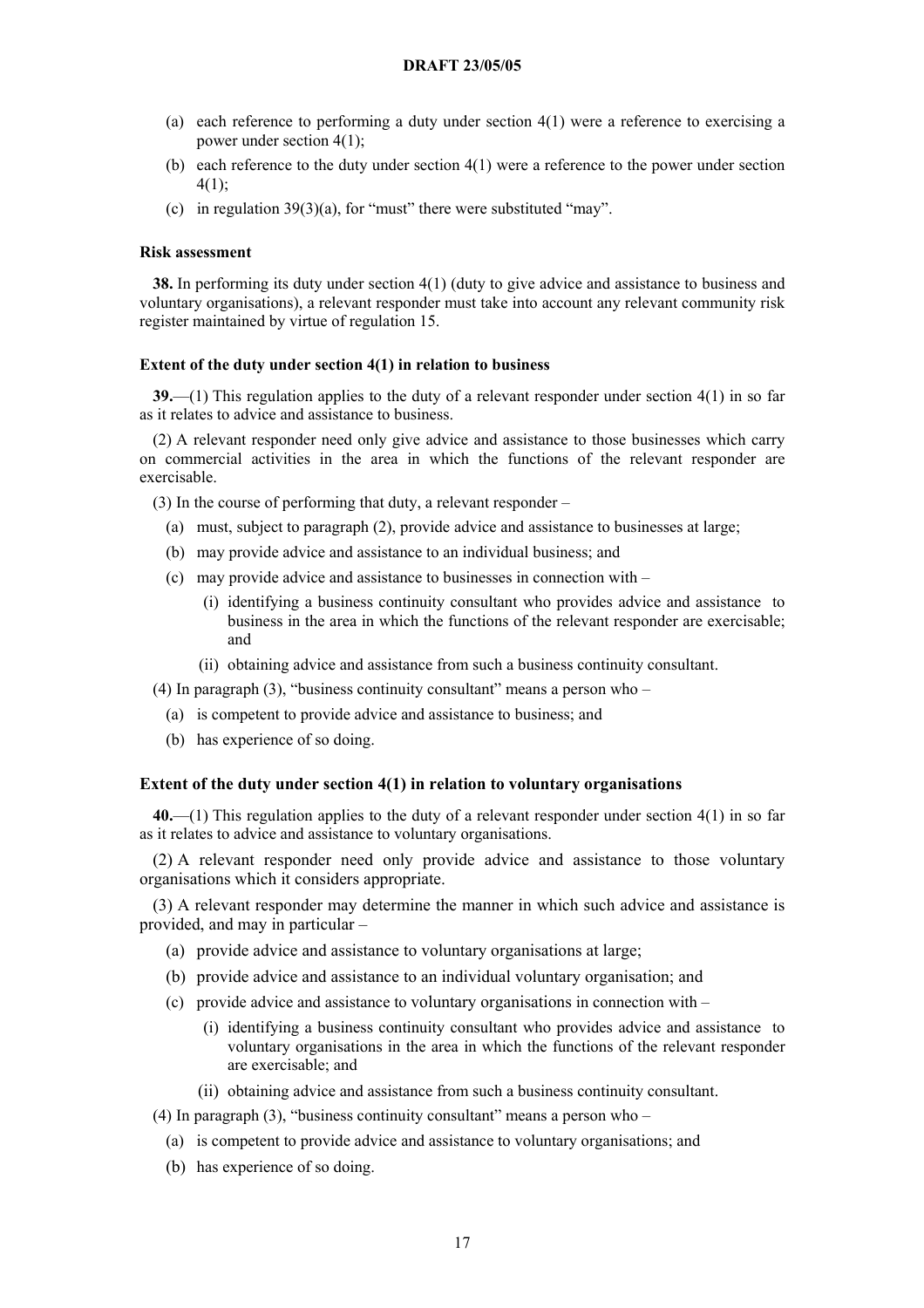(5) In determining whether a voluntary organisation is appropriate for the purposes of paragraph (2), a relevant responder must consider –

- (a) whether the organisation carries on activities in the area in which the functions of the relevant responder are exercisable;
- (b) the nature and extent of activities carried on by the organisation, and in particular the extent to which the organisation carries on activities which contribute to –
	- (i) the prevention of an emergency occurring;
	- (ii) the reduction, control or mitigation of the effects of an emergency;
	- (iii) otherwise taking action in connection with an emergency;
	- (iv) social welfare;
- (c) the number of staff employed by the organisation;
- (d) the turnover of the organisation;
- (e) the nature of the organisation, and in particular whether the nature of the organisation is such that the advice and assistance provided by the relevant responder is likely to improve the ability of the organisation to continue to carry on its activities in the event of an emergency.

## **Co-operation, relevant responder with lead responsibility etc.**

**41.**—(1) Relevant responders which have functions which are exercisable in a particular local resilience area must co-operate with each other in connection with the performance of their duty under section 4(1).

(2) General responders (other than relevant responders) which have functions which are exercisable in a particular local resilience area must co-operate with each relevant responder which has functions which are exercisable in that local resilience area in connection with the performance by that relevant responder of its duty under section 4(1).

(3) A relevant responder may –

- (a) perform its duty under section 4(1) jointly with another responder;
- (b) make arrangements with another responder for that responder to perform such a duty on behalf of the relevant responder.

(4) Regulations 9, 10 and 11 apply to relevant responders for the purpose of performing the duty under section  $4(1)$  as if –

- (a) each reference to a Category 1 responder or a general Category 1 responder were a reference to a relevant responder;
- (b) each reference to a relevant civil protection duty were a reference to the duty under section 4(1) in relation to an emergency or an emergency of a particular kind.

## **Co-operation with Scottish Category 1 responders**

**42.** General responders may co-operate with a Scottish Category 1 responder in connection with the performance by that Scottish Category 1 responder of the duty under section 4(1).

## **Activities of other responders**

**43.**—(1) In performing its duty under section 4(1), a relevant responder –

- (a) must have regard to any advice and assistance to business or advice and assistance to voluntary organisations provided by other responders which have functions which are exercisable in the area in which the functions of the relevant responder are exercisable; and
- (b) need not perform that duty to the extent that to do so would unnecessarily duplicate that advice and assistance.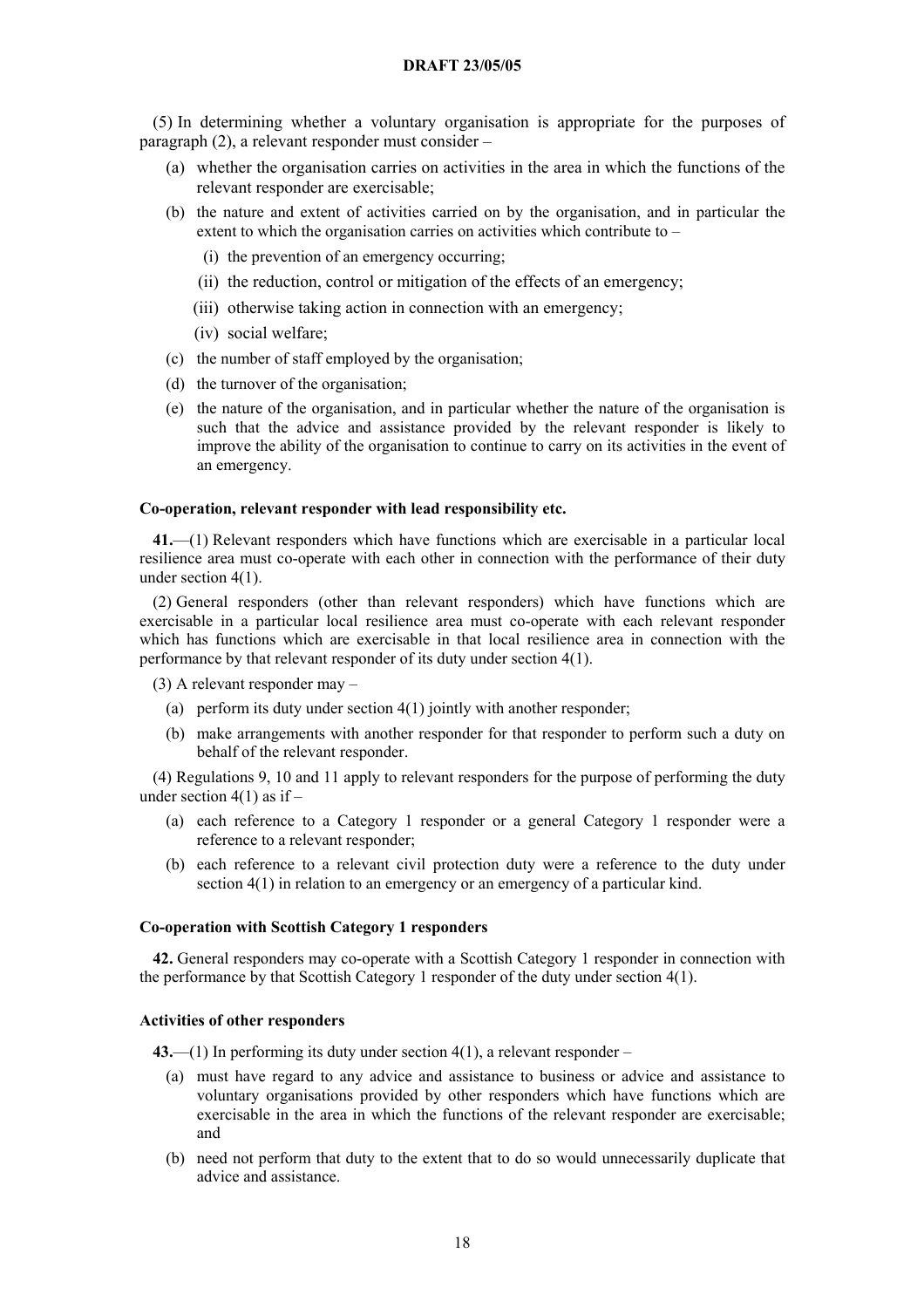(2) For the purposes of paragraph (1), it is immaterial whether the advice and assistance provided by another responder is provided by virtue of section 4(1), a duty under another enactment or otherwise.

## **Charging**

**44.** Relevant responders may make a charge for advice or assistance provided on request under section 4(1) (including advice and assistance which it is required to provide under regulation  $39(3)(a)$ ) but that charge must not exceed the aggregate of –

- (a) the direct costs of providing the advice or assistance; and
- (b) a reasonable share of any costs indirectly related to the provision of the advice or assistance.

# PART 8

## Information

#### **Sensitive information**

**45.**—(1) In these Regulations, "sensitive information" means information which is –

- (a) information the disclosure of which to the public would, or would be likely to, adversely affect national security;
- (b) information the disclosure of which to the public would, or would be likely to, adversely affect public safety;
- (c) information disclosure of which to the public would, or would be likely to, prejudice the commercial interests of any person; or
- (d) information which is personal data, within the meaning of section 1(1) of the Data Protection Act 1998(**[a](#page-18-0)**) if the condition in paragraph (2) or (3) is satisfied.
- (2) The condition in this paragraphs is
	- (a) in a case where the information falls within any of paragraphs (a) to (d) of the definition of "data" in section 1(1) of the Data Protection Act 1998, that the disclosure of the information to a member of the public would contravene –
		- (i) any of the data protection principles; or
		- (ii) section 10 of that Act(**[b](#page-18-1)**) (right to prevent processing likely to cause damage or distress);
	- (b) in any other case, that the disclosure of the information to a member of the public would contravene any of the data protection principles if the exemptions in section 33A(1) of that Act**[c](#page-18-2)** (which relate to manual data held by public authorities) were disregarded.

(3) The condition in this paragraph is that by virtue of any provision of Part 4 of the Data Protection Act 1998 the information is exempt from section  $7(1)(c)$  of that Act (data subject's right of access to personal data).

(4) In determining for the purposes of paragraph (2) whether anything done before  $24<sup>th</sup>$  October 2007 would contravene the data protection principles, the exemptions in Part 3 of Schedule 8 to the Data Protection Act 1998 shall be disregarded.

<u>.</u>

<span id="page-18-0"></span><sup>(</sup>**a**) 1998 c.29.

<span id="page-18-1"></span><sup>(</sup>**b**) Amended by S.I. 2003/1887.

<span id="page-18-2"></span><sup>(</sup>**c**) Inserted by the Freedom of Information Act 2000 (c.36), section 70.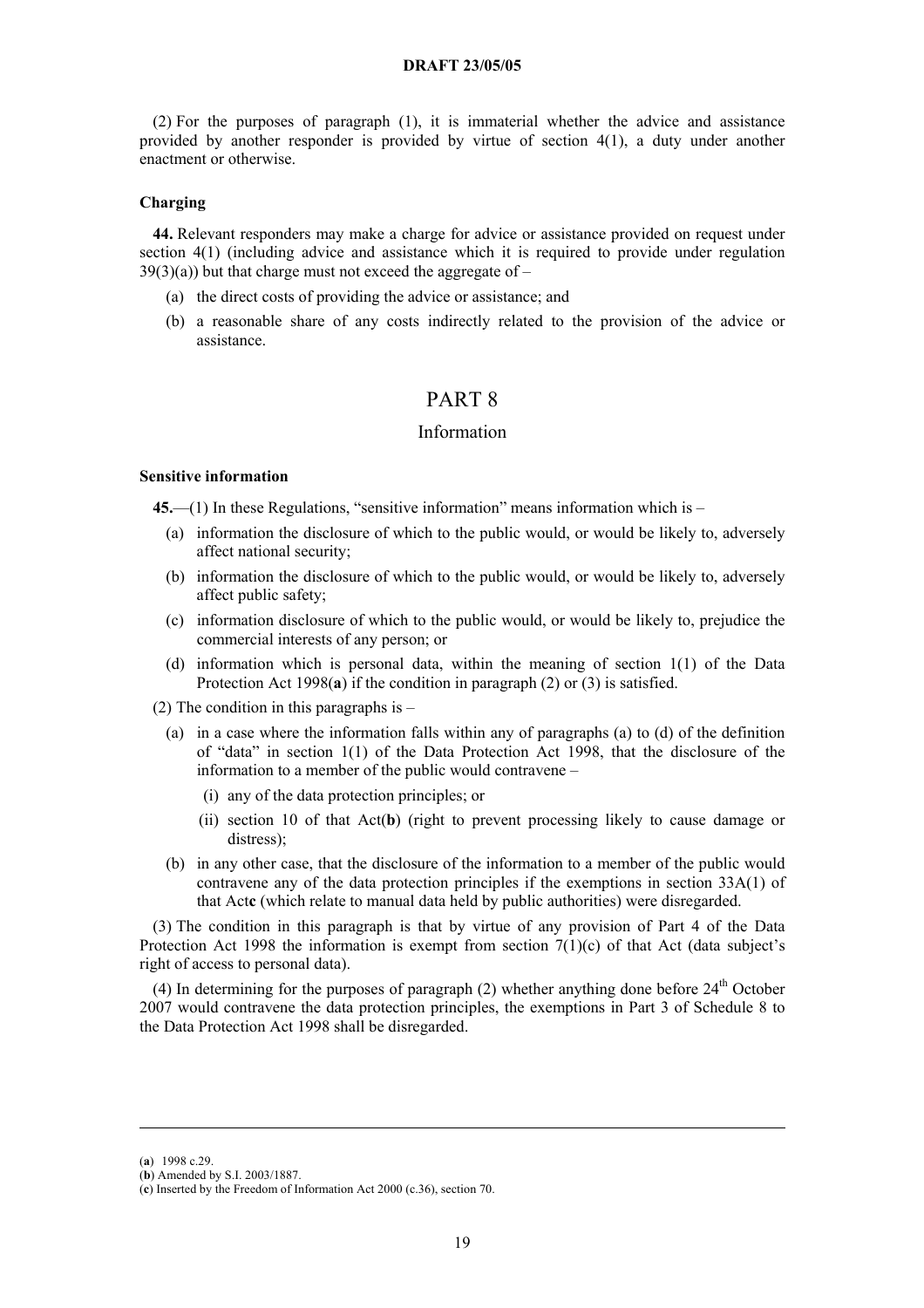### **Sensitive information – certificates in relation to national security**

**46.**—(1) A certificate signed by a Minister of the Crown certifying that disclosure of information to the public would, or would be likely to, adversely affect national security is conclusive evidence of that fact.

(2) A certificate under paragraph (1) may identify the information to which it applies by means of a general description and may be expressed to have prospective effect.

(3) A document purporting to be a certificate under paragraph (1) shall be received in evidence and deemed to be such a certificate unless the contrary is proved.

(4) A document which purports to be certified by or on behalf of a Minister of the Crown as a true copy of a certificate issued by that Minister under paragraph (1) shall in any legal proceedings be evidence (or in Scotland, sufficient evidence) of that certificate.

(5) The power conferred by paragraph (1) on a Minister of the Crown shall not be exercisable except by a Minister who is a member of the Cabinet or by the Attorney General, the Advocate General for Scotland or the Attorney General for Northern Ireland.

#### **Information sharing – making a request for information**

**47.**—(1) Paragraph (4) applies to a Category 1 responder or a Category 2 responder (referred to in this Part of the Regulations as the "requesting responder") to the extent that it is satisfied that the conditions in paragraphs (2) and (3) are satisfied.

(2) The condition in this paragraph is that the requesting responder reasonably requires information which is held by a general Category 1 responder or a general Category 2 responder –

- (a) in connection with the performance of a duty under section  $2(1)(a)$  to (d) or section  $4(1)$ ; or
- (b) in connection with the performance of another function which relates to an emergency.

(3) The condition in this paragraph is that the requesting responder is satisfied that **–** 

- (a) the information is not held by the requesting responder; and
- (b) it is not reasonable to seek to obtain the information by other means.

(4) To the extent that this paragraph applies, the requesting responder may make a request for the information to a general Category 1 responder or a general Category 2 responder (referred to in this Part of the Regulations as "the receiving responder").

#### **Information sharing – procedure for making a request**

**48.**—(1) In this Part of the Regulations, a reference to a "request for information" is a reference to such a request which –

- (a) is in writing;
- (b) states the name of the requesting responder and an address for correspondence;
- (c) describes the information requested; and
- (d) states the reason why the requesting responder requires the information in connection with the performance of a duty under section  $2(1)(a)$  to (d) or section  $4(1)$  or in connection with the performance of another function which relates to an emergency (as the case may be).

(2) For the purposes of paragraph (1), a request is to be treated as made in writing where the text of the request –

- (a) is transmitted by electronic means;
- (b) is received in legible form; and
- (c) is capable of being used for subsequent reference.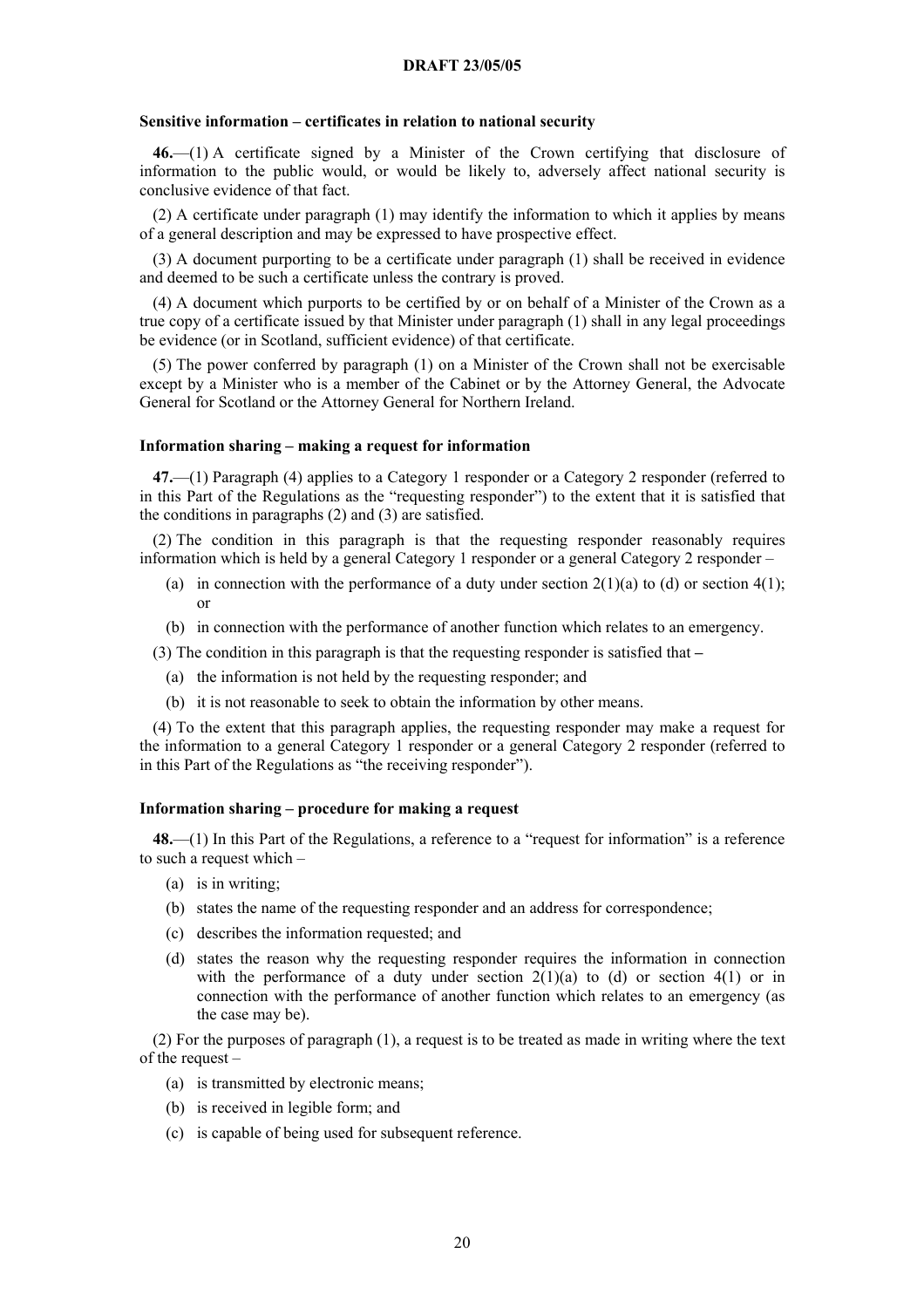### **Information sharing – obligation to provide information**

**49.**—(1) Subject to paragraphs (2) and (4), the receiving responder must comply with a request for information.

(2) To the extent that the receiving responder is satisfied that –

- (a) the request for information relates to sensitive information of the kind specified by paragraph (1)(a) of regulation 45 and disclosure to the requesting responder would, or would be likely to, adversely affect national security;
- (b) the request for information relates to sensitive information of the kind specified by paragraph (1)(b), (c) or (d) of regulation 45 and disclosure to the requesting responder would, or would be likely to, adversely affect the confidentiality of the information,

the receiving responder must not comply with the request for information.

(3) If a receiving responder refuses to comply with a request in the circumstances specified in paragraph (2)(b), it must give reasons.

(4) To the extent that the receiving responder is satisfied that a request for information relates to sensitive information which has been directly or indirectly supplied to the receiving responder by a body which deals with security matters, the receiving responder must not comply with the request unless that body has given its consent to the provision of the information to the requesting responder; such consent may contain conditions.

## **Information sharing – response to request**

**50.** The receiving responder must respond to the request for information –

- (a) before the end of such reasonable period as may be specified by the requesting responder; and
- (b) at such place as may be reasonably specified by that responder.

#### **Disclosure or publication of sensitive information**

**51.**—(1) Except where required to do so under another provision of these Regulations, a general responder must not publish or disclose to any person sensitive information which –

- (a) it has received under or by virtue of a provision of these Regulations; or
- (b) it has received under or by virtue of a provision in regulations made by the Scottish Ministers under Part 1,

unless paragraph (2) or (6) applies.

(2) This paragraph applies, subject to paragraph (3), if consent for the publication or disclosure has been given by –

- (a) in relation to sensitive information of the kind specified by paragraph (1)(a) or (b) of regulation 45 the originator of the information or (if different) a Minister of the Crown;
- (b) in relation to sensitive information of the kind specified by paragraph  $(1)(c)$  or (d) of regulation 45, the person to whom the information relates.

(3) Paragraph (2) does not apply to information of the kind specified by paragraph (1)(a) of regulation 45 if a Minister of the Crown has issued a certificate in writing indicating that publication or disclosure of the information would adversely affect national security.

(4) Consent under paragraph (2) may –

- (a) identify the information to which it applies by means of a general description;
- (b) be expressed to have prospective effect;
- (c) may include conditions.
- (5) In paragraph  $(2)$ , "originator of the information" means
	- (a) if the information has been directly or indirectly supplied to the responder by a body which deals with security matters, that body;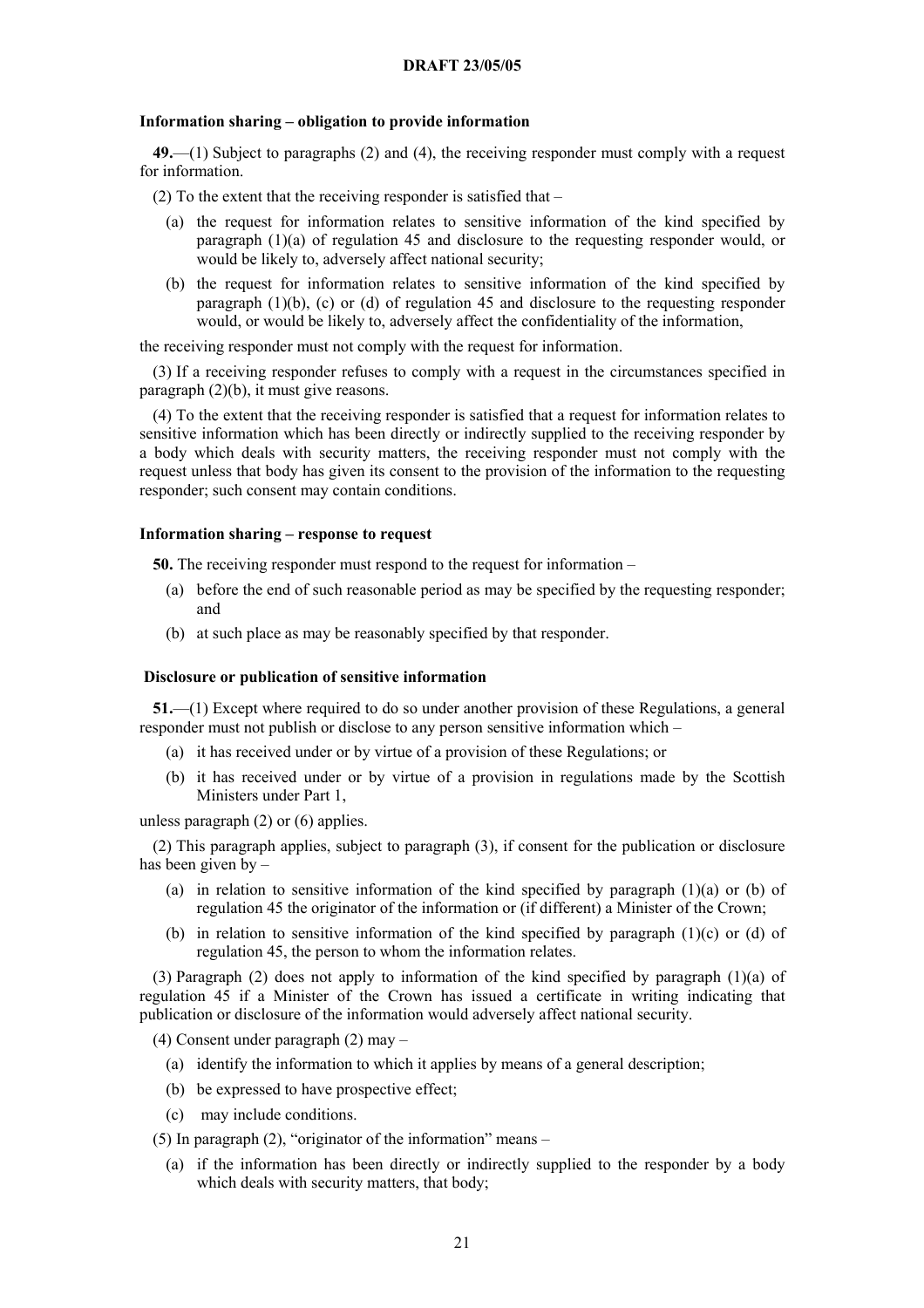- (b) if sub-paragraph (a) does not apply, the information takes the form of a document and that document has been created by a public authority, that public authority;
- (c) otherwise, the person who supplied the information to the responder.

(6) This paragraph applies if –

- (a) the information is sensitive information of the kind specified by paragraph  $(1)(c)$  or  $(d)$  of regulation 45;
- (b) the information is not sensitive information of the kind specified by paragraph (1)(a) or (b) of regulation 45;
- (c) the responder is satisfied that the public interest in publishing or disclosing the information outweighs the legitimate interests of the person to whom that information relates; and
- (d) the responder has informed the person to whom the sensitive information relates of its intention to publish or disclose the information and its reasons for being satisfied of the matter specified in sub-paragraph (c).

## **Use of sensitive information**

**52.**—(1) Subject to paragraph (2), sensitive information which a general responder has received –

- (a) under or by virtue of a provision of these Regulations;
- (b) under or by virtue of a provision in regulations made by the Scottish Ministers under Part 1,

may only be used by that responder for the purpose of performing the function for which, or in connection with which, the information was requested.

(2) Sensitive information may be used for purposes other than those specified in paragraph (1) or  $(2)$  if consent for such use is given by –

- (a) in relation to sensitive information of the kind specified by paragraph  $(1)(a)$  or  $(b)$  of regulation 45, the originator or (if different) a Minister of the Crown;
- (b) in relation to sensitive information of the kind specified by paragraph (1)(c) or (d) of regulation 45, the person to whom the information relates.

(3) Consent under paragraph (2) may –

- (a) identify the information to which it applies by means of a general description;
- (b) be expressed to have prospective effect;
- (c) may include conditions.

(4) In paragraph  $(2)$ , "originator of the information" means –

- (a) if the information has been directly or indirectly supplied to the responder by a body which deals with security matters, that body;
- (b) if sub-paragraph (a) does not apply, the information takes the form of a document and that document has been created by a public authority, that public authority;
- (c) otherwise, the person who supplied the information to the responder.

(5) In this regulation, "use" does not include publication or disclosure.

## **Security of sensitive information**

**53.**—(1) This regulation applies to sensitive information –

- (a) received by a general responder under or by virtue of a provision of these Regulations;
- (b) received under or by virtue of a provision in regulations made by the Scottish Ministers under Part 1; or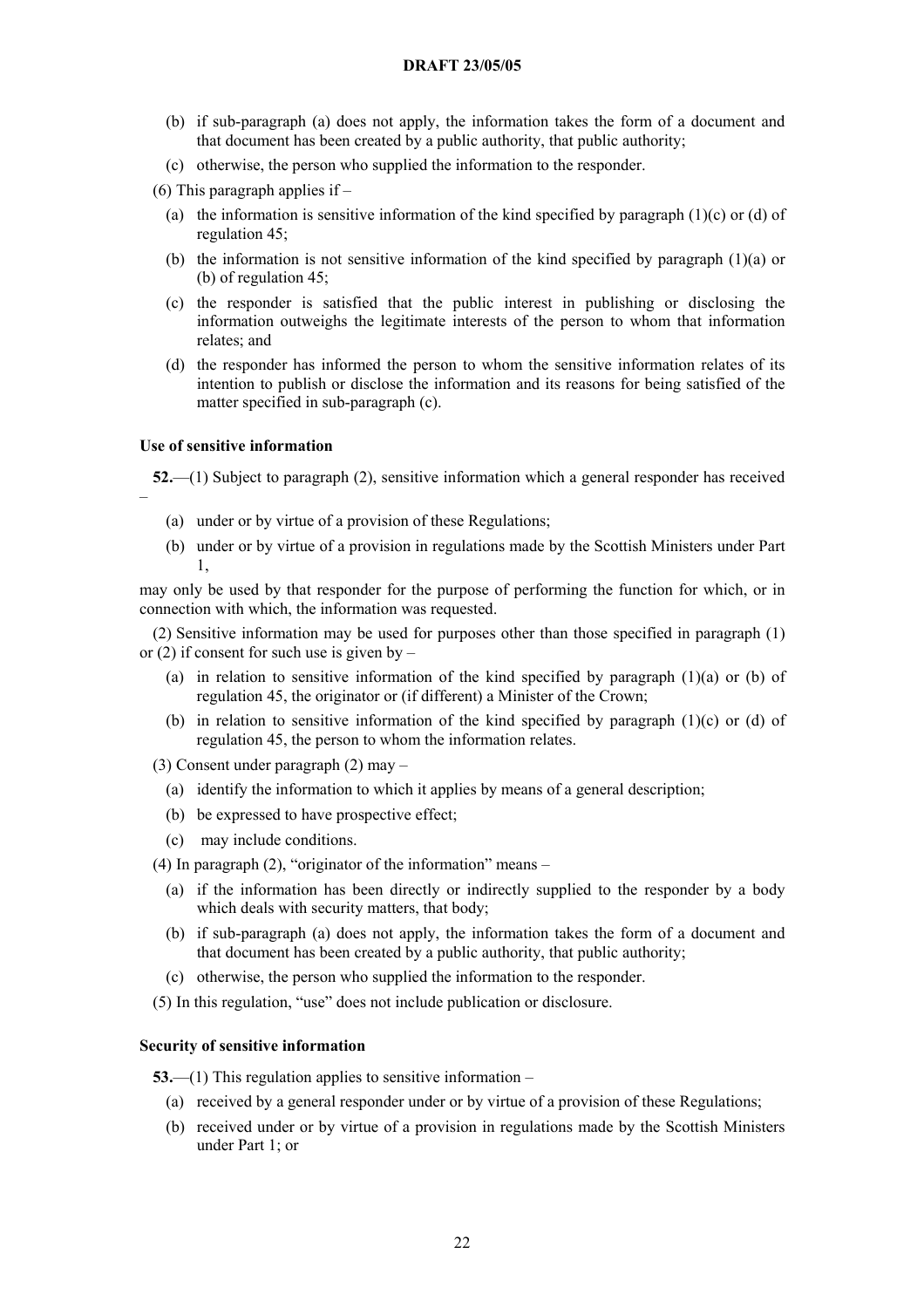(c) has been created by a general responder in discharging its duties under the Act or these Regulations.

(2) Each general responder must have in place arrangements for ensuring that the confidentiality of sensitive information to which this regulation applies is not adversely affected.

(3) The arrangements specified by paragraph (2) must include arrangements for ensuring that –

- (a) sensitive information is clearly identifiable as such;
- (b) only those persons who
	- (i) are involved in the performance of a duty under section 2 or 4 or other function which relates to an emergency, and
	- (ii) as a result, need to have access to sensitive information,

have access to sensitive information;

- (c) sensitive information is stored in a secure manner;
- (d) sensitive information is transferred (including transferral by electronic means) in a secure manner.

#### **Health and Safety at Work etc Act 1974**

**54.**—(1) Sections 28(2) and (7) of the Health and Safety at Work etc Act 1974(**[a](#page-22-0)**) (restrictions on disclosure of information) do not apply to the disclosure of information by the Health and Safety Executive to another responder if the disclosure is made –

- (a) in connection with the performance by that other responder of a duty under
	- (i) section 2 or 4;

<u>.</u>

- (ii) a provision of these Regulations; or
- (iii) a provision in regulations made by the Scottish Ministers under Part 1;
- (b) in connection with another function of that responder which relates to emergencies; or
- (c) in connection with a function of the Health and Safety Executive which relates to emergencies.

(2) For the purposes of paragraph (1), it is immaterial whether the disclosure is made pursuant to a request made under regulation 47.

(3) In paragraph (1), the reference to the Health and Safety Executive includes a reference to an officer of the Executive.

# PART 9

## London

#### **Role of London Fire and Emergency Planning Authority**

**55.**—(1) In London, it shall be the function of London Fire and Emergency Planning Authority  $to -$ 

(a) take the lead responsibility for ensuring that a community risk register is maintained in each local resilience area in London;

<span id="page-22-0"></span><sup>(</sup>**a**) 1974 c.37; amended by the Employment Protection Act 1975 (c.71), Schedule 15; the Local Government Act 1985 (c.51), Schedule 14; the Consumer Protection Act 1987 (c.43), Schedule 3; the Norfolk and Suffolk Broads Act 1988 (c.4), Schedule 6; the Education Reform Act 1988 (c.40), Schedule 13; the Water Act 1989 (c.15), Schedule 25; the Environment Act 1995 (c.25), Schedule 22; the Greater London Authority Act 1999 (c.29), Schedule 29; the Railways and Transport Safety Act 2003 (c.20), section 105; S.I. 2004/1822; and S.I. 2004/3363.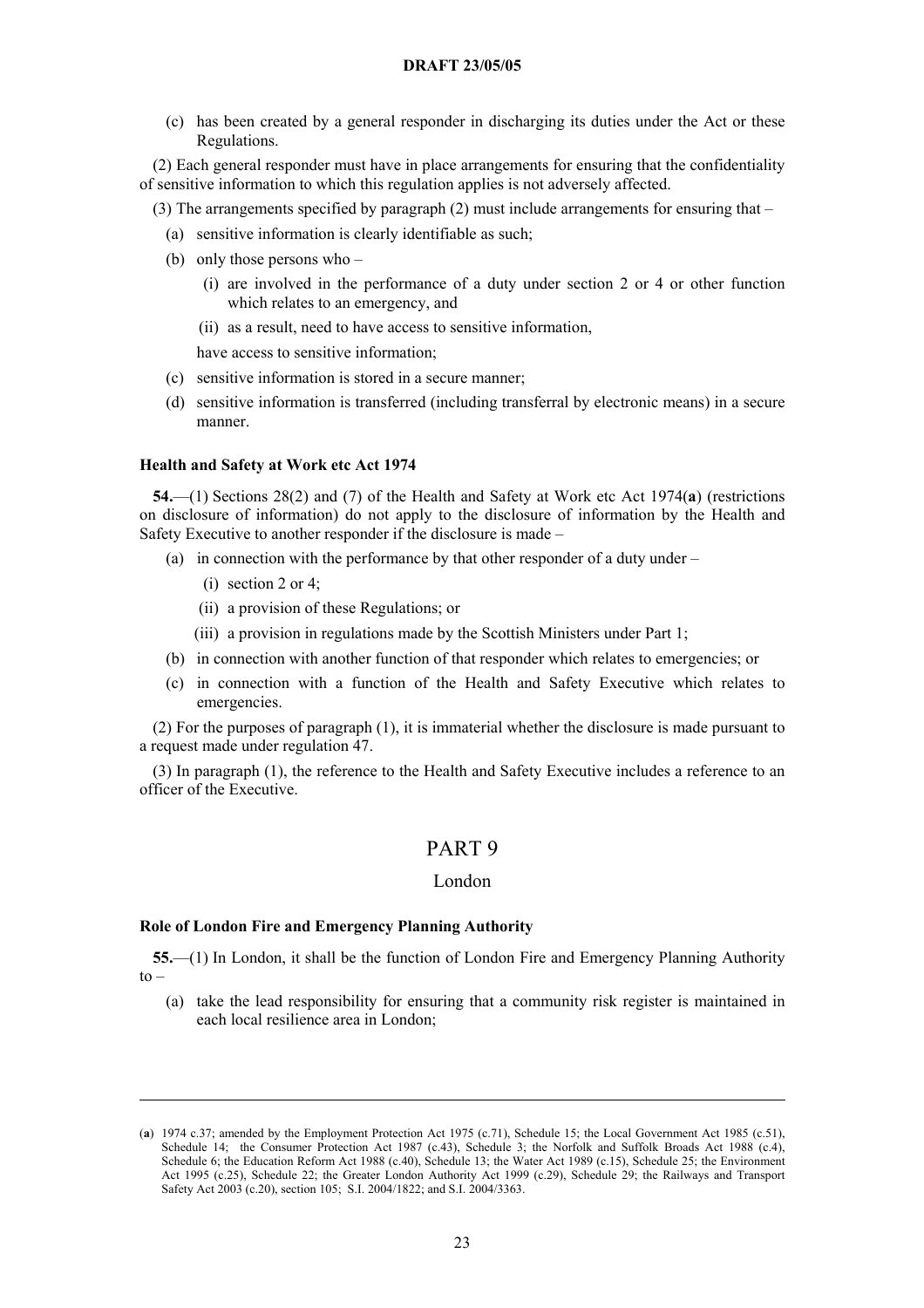- (b) on behalf of all relevant Category 1 responders which have functions which are exercisable in London, take the lead responsibility for performing the duty under section  $2(1)(d)$  (duty to maintain emergency plans) in relation to pan-London emergencies;
- (c) at the request of a relevant Category 1 responder which has functions which are exercisable in London, assist that responder in –
	- (i) carrying out exercises for the purpose of ensuring that a plan maintained by that relevant Category 1 responder by virtue of section  $2(1)(c)$  or (d) in relation to a pan-London emergency is effective;
	- (ii) the provision of training of staff of that Category 1 responder or other persons for the purposes of ensuring that a plan maintained by that relevant Category 1 responder by virtue of section  $2(1)(c)$  or (d) is effective.
- (2) In this regulation  $-$ 
	- (a) "pan-London emergency" means an emergency which threatens serious damage to
		- (i) human welfare in London; or
		- (ii) the environment of London;
	- (b) "relevant Category 1 responder" means any Category 1 responder which is specified in paragraph 1 of Schedule 1 (local authorities).
- (3) Subsections (2) and (3) of section 1 apply for the purposes of paragraph (2).

## **Role of other Category 1 responders in London**

**56.** Category 1 responders which have functions which are exercisable in London, other than the London Fire and Emergency Planning Authority, shall co-operate with the London Fire and Emergency Planning Authority in connection with the performance by that Authority of its functions under regulation 55.

# PART 10

#### Northern Ireland

#### **Duty to have regard to the activities of other bodies involved in civil protection**

**57.**—(1) In performing their duties under section 2(1)(a) (duty to assess risk of emergency occurring), each general Category 1 responder which has functions which are exercisable in Northern Ireland –

- (a) must have regard to any assessment of the risk of an emergency occurring which has been carried out by a body specified in paragraph (4) and of which it is aware; and
- (b) may adopt or have regard to that assessment.

(2) In performing their duties under section  $2(1)(g)$  (duty to maintain arrangements to warn, inform and advice the public in the event of an emergency), each general Category 1 responder which has functions which are exercisable in Northern Ireland –

- (a) must have regard to the arrangements maintained by the bodies specified in paragraph (4) to warn the public, and to provide information and advice to the public, if an emergency is likely to occur or has occurred; and
- (b) need not maintain arrangements to warn the public, and to provide information and advice to the public, which would unnecessarily duplicate the warning, information and advice provided by those bodies.

(3) For the purposes of paragraph (2), it is immaterial whether a body specified in paragraph (4) maintain the arrangements by virtue of a duty under an enactment or otherwise.

(4) The bodies specified in this paragraph are –

(a) a Northern Ireland department;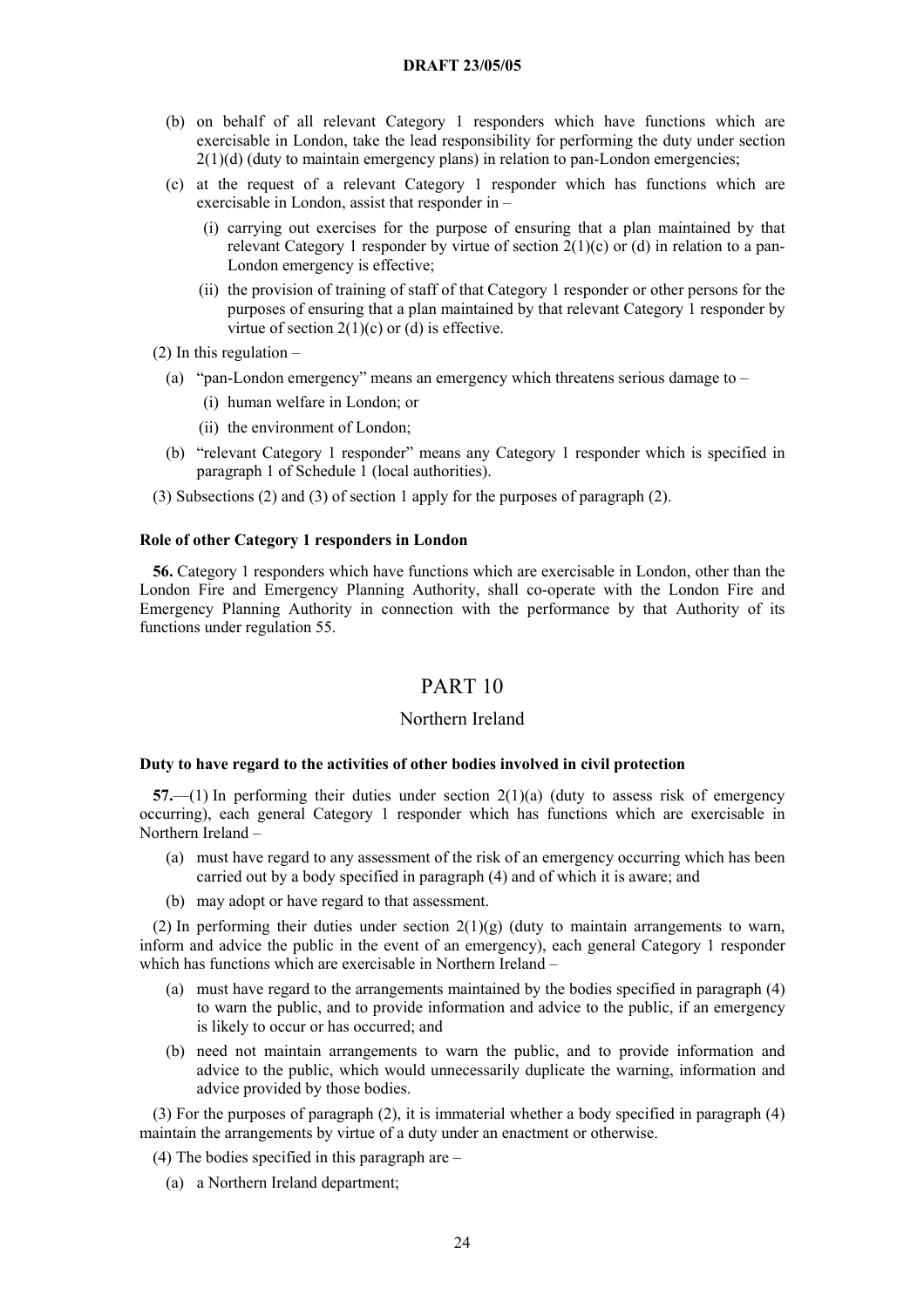- (b) a district council established under the Local Government Act (Northern Ireland) 1972(**[a](#page-24-0)**);
- (c) the Northern Ireland Housing Executive;
- (d) the Fire Authority for Northern Ireland;
- (e) an Education and Library Board established under Article 3 of the Education and Libraries (Northern Ireland) Order 1986(**[b](#page-24-1)**);
- (f) a Health and Social Services trust established under Article 10 of the Health and Personal Social Services (Northern Ireland) Order 1991(**[c](#page-24-2)**);
- (g) a Health and Social Services Board established under Article 16 of the Health and Personal Social Services (Northern Ireland) Order 1972(**[d](#page-24-3)**);
- (h) the Northern Ireland Central Services Agency for the Health and Social Services established under Article 26 of the Health and Personal Social Services (Northern Ireland) Order 1972;
- (i) the Northern Ireland Blood Transfusion Service Agency;
- (j) the Health Protection Agency established by section 1 of the Health Protection Agency Act 2004(**[e](#page-24-4)**);
- (k) the Northern Ireland Regional Medical Physics Agency;
- (l) the Food Standards Agency;
- (m) the Health and Safety Executive for Northern Ireland;
- (n) a harbour authority, within the meaning of section 46(1) of the Aviation and Maritime Security Act 1990(**[f](#page-24-5)**), in Northern Ireland;
- (o) the Northern Ireland Transport Holding Company (established by the Transport Act (Northern Ireland) 1967(**[g](#page-24-6)**));
- (p) Ulsterbus Limited;
- (q) Citybus Limited;
- (r) Northern Ireland Railways Company Limited
- (s) a person holding a licence granted under Article 10(1)(b) of the Electricity (Northern Ireland) Order 1992(**[h](#page-24-7)**);
- (t) a person holding a licence granted under Article 8(1) of the Gas (Northern Ireland) Order 1996(**i**[\)](#page-24-8).

## **Joint discharge of functions etc.**

**58.** Each general Category 1 responder which has functions which are exercisable in Northern Ireland may –

- (a) make arrangements with a body specified in paragraph (4) of regulation 57 to perform a duty of the general Category 1 responder under section 2(1) jointly with that body;
- (b) make arrangements with such a body for that body to perform such a duty on behalf of the general Category 1 responder.

Minister for the Cabinet Office

<u>.</u>

<span id="page-24-0"></span><sup>(</sup>**a**) 1972 c.9.

<span id="page-24-1"></span><sup>(</sup>**b**) S.I.. 1986/594.

<span id="page-24-2"></span><sup>(</sup>**c**) S.I.. 1991/194 (N.I. 1).

<span id="page-24-4"></span><span id="page-24-3"></span><sup>(</sup>**d**) S.I. 1972/1265 (N.I. 14). (**e**) 2004 c.17.

<span id="page-24-5"></span><sup>(</sup>**f**) 1990 c.31; amended by the Merchant Shipping and Maritime Security Act 1997 (c.28), Schedule 4.

<span id="page-24-6"></span><sup>(</sup>**g**) 1967 c.37.

<span id="page-24-7"></span><sup>(</sup>**h**) S.I. 1992/231 (N.I. 1)

<span id="page-24-8"></span><sup>(</sup>**i**) S.I. 1996/275 (N.I. 2)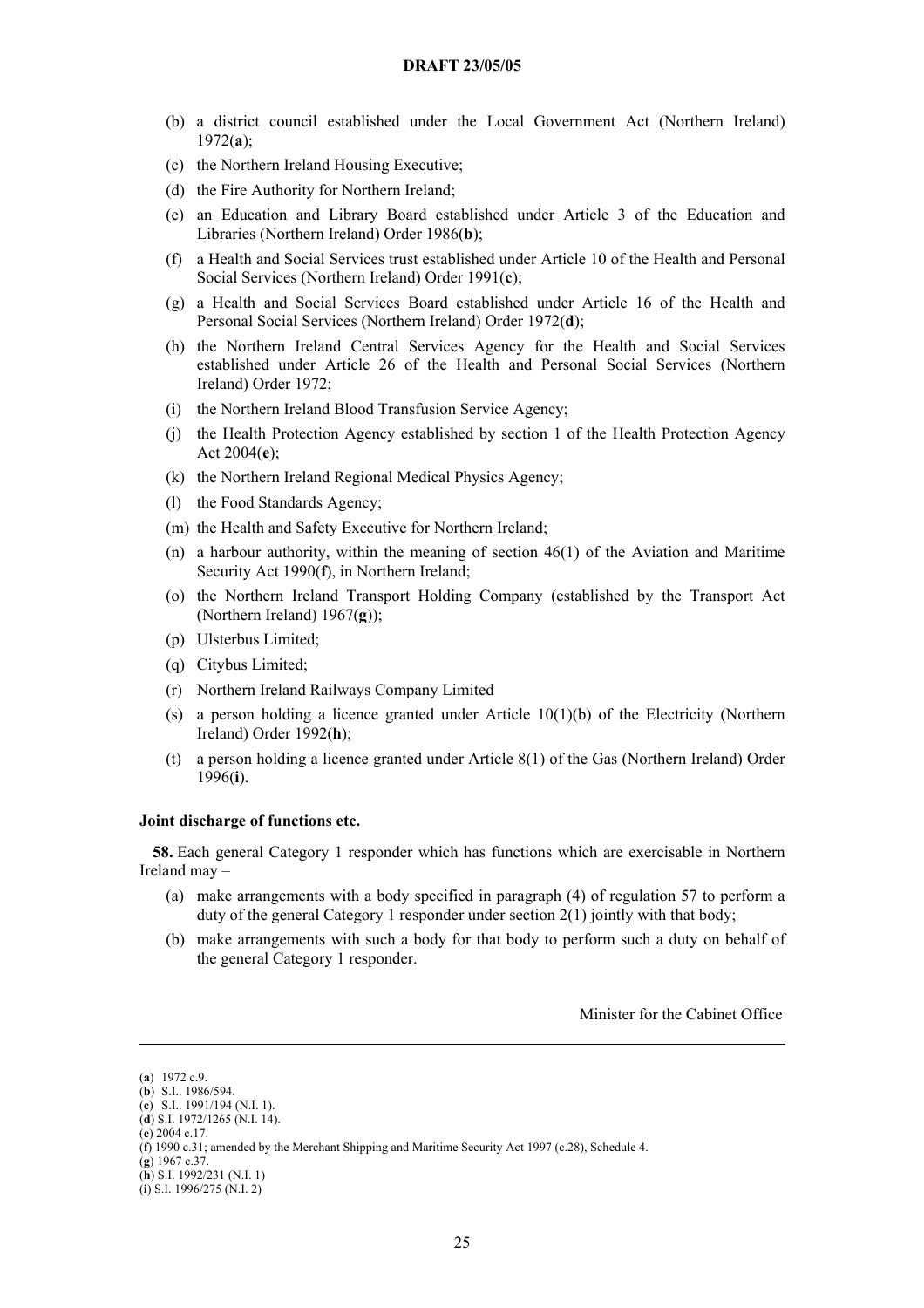# **SCHEDULE**

## Regulation 3(1)

# Local resilience areas in London

| <b>Borough</b>                           | Local resilience area |
|------------------------------------------|-----------------------|
|                                          |                       |
| Barking and Dagenham                     | North East            |
| <b>Barnet</b>                            | North Central         |
| Bexley                                   | South East            |
| <b>Bromley</b>                           | South East            |
| <b>Brent</b>                             | North West            |
| Camden                                   | North Central         |
| The Common Council of the City of London | Central               |
| Croydon                                  | South East            |
| Ealing                                   | North West            |
| Enfield                                  | North Central         |
| Greenwich                                | South East            |
| Hackney                                  | North Central         |
| Hammersmith and Fulham                   | North West            |
| Haringey                                 | North Central         |
| Harrow                                   | North West            |
| Havering                                 | North East            |
| Hillingdon                               | North West            |
| Hounslow                                 | North West            |
| Islington                                | North Central         |
| Kensington and Chelsea                   | Central               |
| Kingston upon Thames                     | South West            |
| Lambeth                                  | Central               |
| Lewisham                                 | South East            |
| Merton                                   | South West            |
| Newham                                   | North East            |
| Redbridge                                | North East            |
| Richmond upon Thames                     | South West            |
| Southwark                                | Central               |
| Sutton                                   | South West            |
| <b>Tower Hamlets</b>                     | Central               |
| <b>Waltham Forest</b>                    | North East            |
| Wandsworth                               | South West            |
| Westminster                              | Central               |
|                                          |                       |

For the purposes of this Schedule –

"the North West local resilience area" means the area comprising of the following London boroughs –

(a) Brent;

(b) Ealing;

(c) Hammersmith and Fulham;

(d) Harrow;

(e) Hillingdon;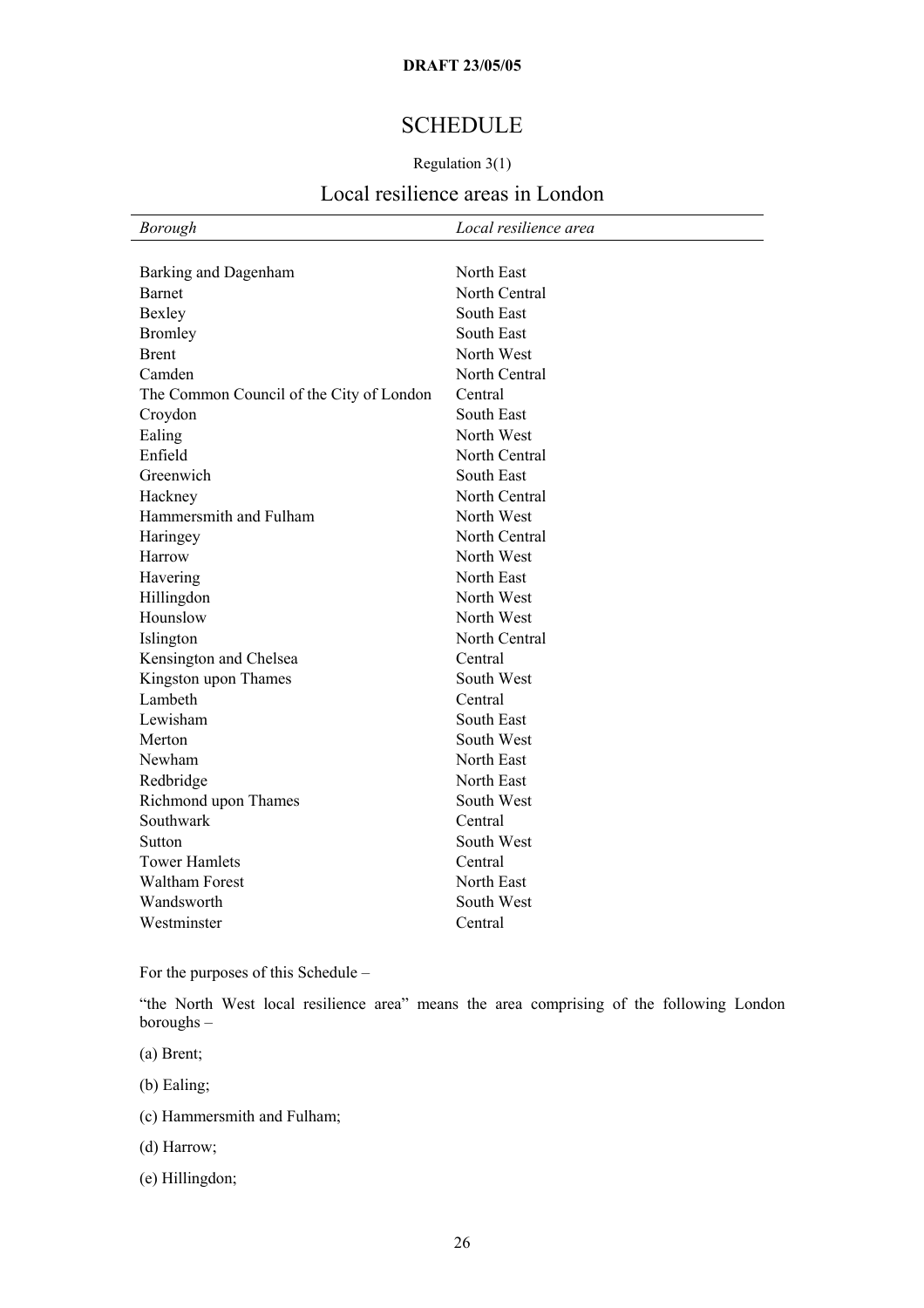(f) Hounslow;

"the North Central local resilience area" means the area comprising of the following London boroughs –

- (a) Barnet;
- (b) Camden;
- (c) Enfield;
- (d) Hackney;
- (e) Haringey;
- (f) Islington;

"the North East local resilience area" means the area comprising of the following London boroughs –

- (a) Barking and Dagenham;
- (b) Havering;
- (c) Newham;
- (d) Redbridge;
- (e) Waltham Forest;

"the Central local resilience area" means the area comprising of the City of London and the following London boroughs –

- (a) Kensington and Chelsea;
- (b) Lambeth;
- (c) Southwark;
- (d) Tower Hamlets;
- (e) Westminster;

"the South East local resilience area" means the area comprising of the following London boroughs –

- (a) Bexley;
- (b) Bromley;
- (c) Croydon;
- (d) Greenwich;
- (e) Lewisham;

"the South West local resilience area" means the area comprising of the following London boroughs –

- (a) Kingston;
- (b) Merton;
- (c) Richmond;
- (d) Sutton;
- (e) Wandsworth.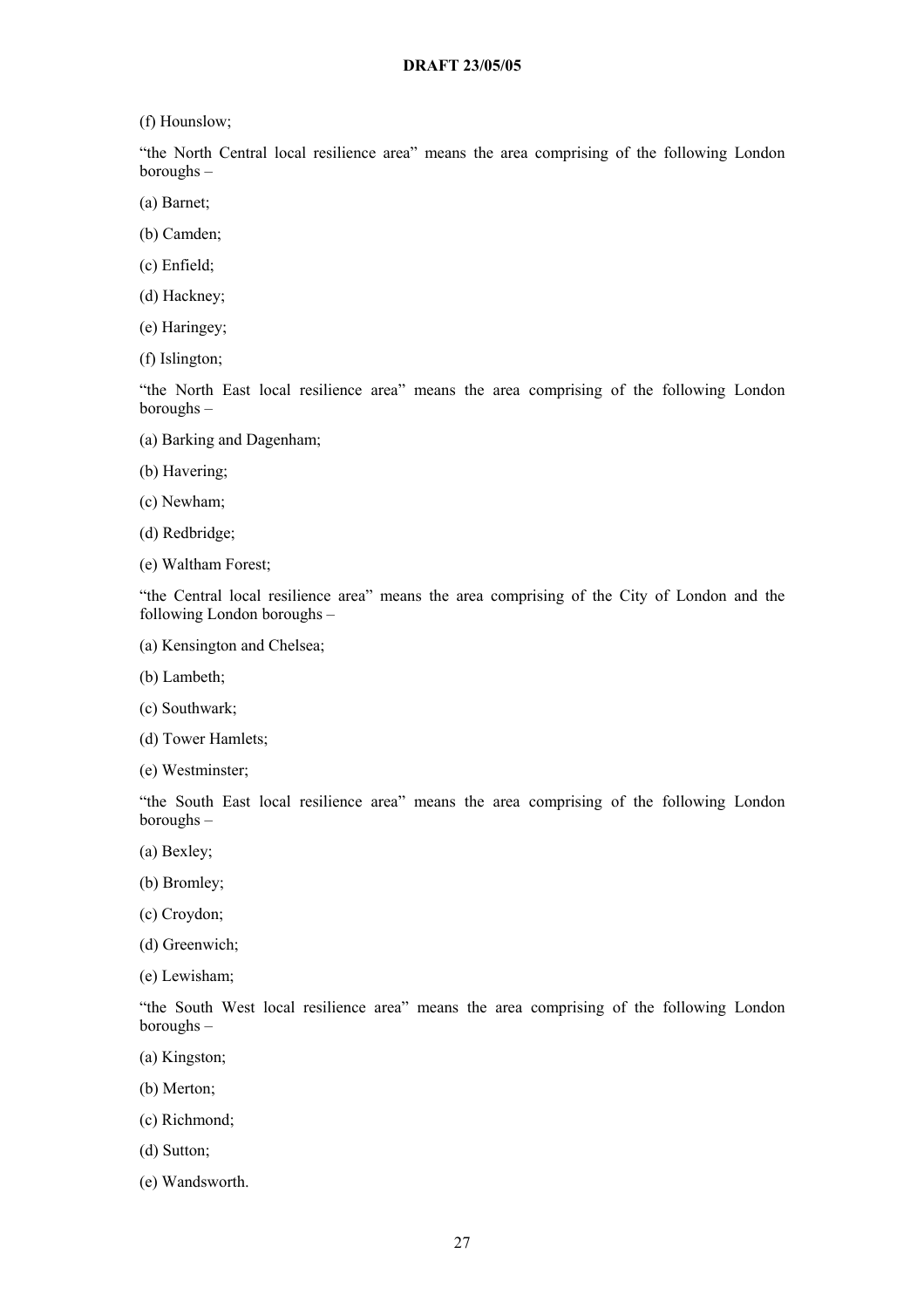## **EXPLANATORY NOTE**

### *(This note is not part of the Regulations)*

These Regulations relate to the extent of the duties imposed on certain persons and bodies (referred to as "general Category 1 responders") listed in Part 1 of Schedule 1 to the Civil Contingencies Act 2004 ("the Act") under sections 2 and 4 of that Act (duties to assess, and plan for emergencies and duties to provide advice and assistance to business) and the manner in which those duties are to be performed.

Part 2 of these Regulations makes general provisions about the extent and performance of those duties. Regulation 4 requires general Category 1 responders which have functions which are exercisable in a particular area in England or Wales to co-operate with each other. This form of co-operation is referred to as the local resilience forum. In addition, persons and bodies listed in Part 3 of Schedule 1 to the Act (referred to as "general Category 2 responders") responders may ask to be, or be asked, to participate in the local resilience forum process. Regulation 5 makes similar provision for general Category 1 responders which have functions which are exercisable in Scotland. General responders in Scotland are also required to co-operate with those persons and bodies specified in Part 2 of Schedule 1 to the Act ("Scottish Category 1 responders"). The form of co-operation required under regulation 5 is referred to as the strategic co-ordinating group. Regulation 6 requires general Category 1 responders and general Category 2 responders in Northern Ireland to co-operate with each other. Regulation 7 enables general Category 1 and general Category 2 responders to enter into protocols with each other and with Scottish Category 1 responders and those persons or bodies specified in Part 4 of Schedule 1 to the Act ("Scottish Category 2 responders") so as to facilitate co-operation. Regulation 8 enables general Category 1 and general Category 2 responders to make arrangements with each other and with Scottish Category 1 and Scottish Category 2 responders for the discharge of the duties of general Category 1 responders under section 2 of the Act jointly or for one responder to perform those duties on behalf of another. Regulations 9 to 11 enable general Category 1 responders to identify one Category 1 responder as having the lead responsibility for performing certain functions under section 2 of the Act in a particular local resilience area. Regulation 12 provides that the duties of general Category 1 responders under section 2 of the Act do not apply to certain emergencies. These are emergencies in relation to which existing legislation already makes provision which is analogous to the Act.

Part 3 of these Regulations relates to the duty of general Category 1 responders under section  $2(1)(a)$  and (b) of the Act to assess the risk of an emergency occurring. Regulation 13 specifies that the duty only applies in relation to an emergency which affects or may affect the area in which the functions of the general Category 1 responder are exercisable. Regulation 14 enables a Minister of the Crown to issue guidance as to the risk of a particular emergency occurring or impact that it would have or an assessment of a particular emergency occurring or the impact of such an emergency. Regulation 14 also enables the Assembly, the Office of the Firs Minister and Deputy First Minister and the Scottish Ministers to issue such guidance to general Category 1 responders. Regulation 15 requires general Category 1 responders in England and Wales, as part of the local resilience forum, to collaborate with each other in maintaining a register (referred to as the "community risk register") of the assessment carried out by each of them under section 2. Regulation 16 requires general Category 1 responders in England and Wales to share the community risk register with neighbouring local resilience forums, the Assembly and the Secretary of State. Regulation 17 requires general Category 1 responders in Scotland to collaborate with Scottish Category 1 responders in maintaining a community risk register. Regulation 18 requires general Category 1 responders to provide information about risk to other general Category 1 responders or Scottish Category 1 responders where the information relates to an emergency which would affect that responder.

Part 4 of these Regulations relates to the duty of Category 1 responders under section 2(1)(c) and (d) of the Act to maintain plans to respond to an emergency. Regulation 19 requires general Category 1 responders to have regard to any assessment of risk carried out by it by virtue of section 2(1)(a) or (b) of the Act. Regulation 20 requires general Category 1 responders to have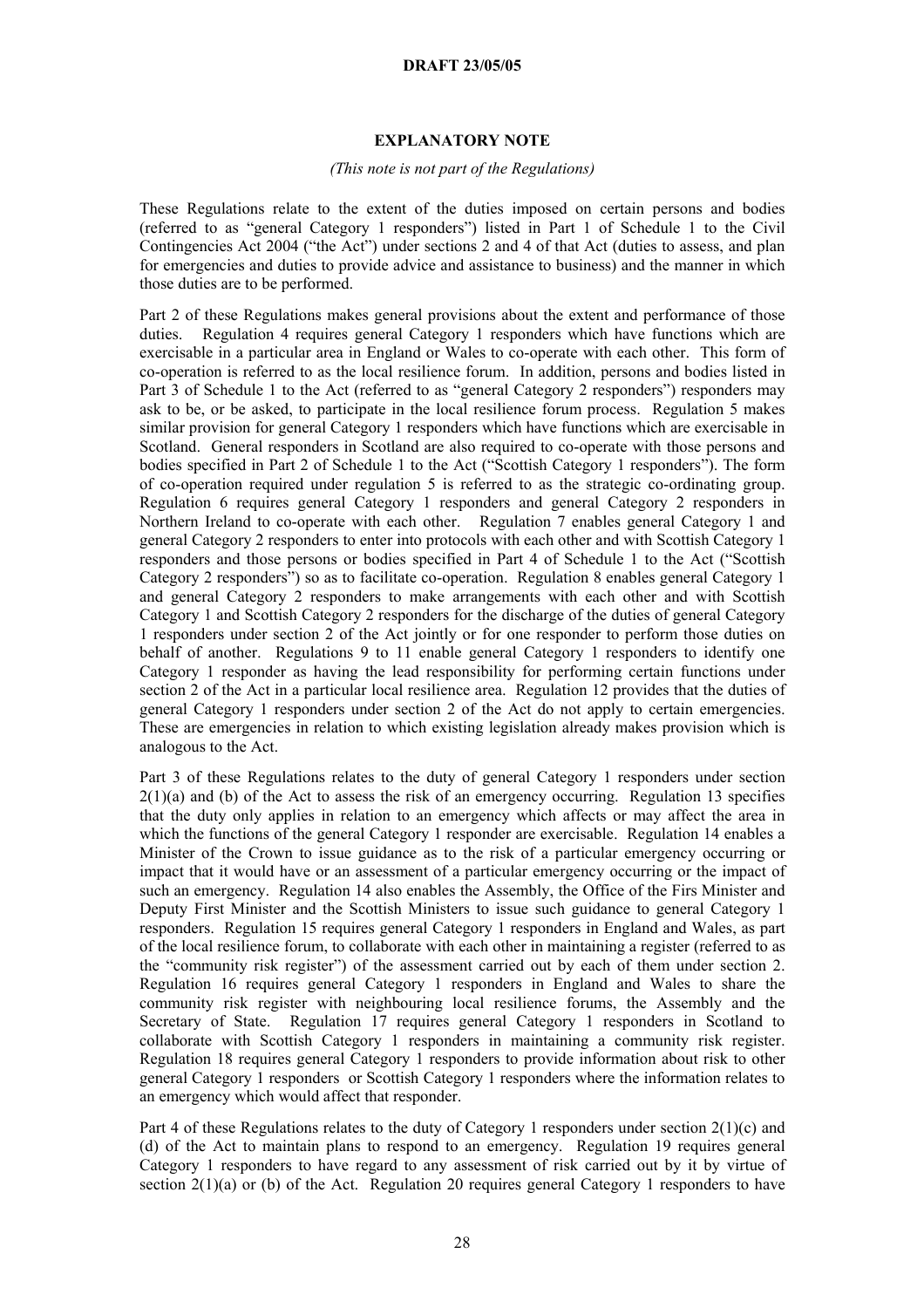regard to any relevant arrangements which it maintains under section  $2(1)(g)$  of the Act (arrangements to warn the public and to provide information and advice). Regulation 21 provides that, in performing that duty, general Category 1 responders may maintain a single, generic plan which relates to any emergency to which those duties apply or maintain specific plans to deal with particular emergencies. Regulation 22 requires general Category 1 responders to consider whether it would be appropriate to perform their functions under section  $2(1)(d)$  by way of a plan maintained by more than one Category 1 responder (a "multi-agency plan"). Regulation 23 requires general Category 1 responders to have regard to the activities carried out by certain voluntary organisations. Regulation 24 requires general Category 1 responders to include in the plans maintained by virtue of section  $2(1)(c)$  and (d) of the Act a procedure for determining whether an emergency has occurred. Regulation 25 requires those plans to include arrangements for exercises and training. Regulation 26 requires Category 1 responders to consider whether such plans must be revised when a Minister of the Crown or a devolved administration issues guidance or an assessment under regulation 14.

Part 5 of these Regulations relates to the duty of general Category 1 responders under section  $2(1)(f)$  of the Act to publish in part the assessments made and plans maintained under section  $2(1)(a)$  to (d) of the Act. Regulation 27 requires general Category 1 responders to have regard to the importance of not alarming the public unnecessarily.

Part 6 of these Regulations relates to the duty of general Category 1 responders under section  $2(1)(g)$  of the Act to maintain arrangements to warn and provide advice to the public in the event of an emergency. Regulation 28 provides that general Category 1 responders must have regard to the plans they maintain by virtue of section 2(1)(d). Regulation 29 provides that general Category 1 responders may maintain general arrangements to warn and provide advice to the public or specific arrangements or arrangements which relate to a particular emergency. Regulation 30 requires general Category 1 responders to have regard to the importance of not alarming the public unnecessarily. Regulation 31 requires general Category 1 responders to exercise their arrangements and to train their staff in operating those arrangements. Regulations 32 to 34 require general Category 1 responders to identify or have arrangements to identify the Category 1 responder with lead responsibility for warning, informing and advising the public. Regulation 35 requires responders to have regard to the warnings, information and advice provided to the public and by other responders, the Meteorological Office, the Secretary of State and the Food Standards Agency and provides that Category 1 responders need not duplicate that effort.

Part 7 of these Regulations relates to the duty of certain general Category 1 responders (referred to as "relevant responders") under section 4(1) of the Act to give advice and assistance to the public in connection with the making of arrangements for the continuance of commercial activities by the public or the carrying on by voluntary organisations of their activities in the event of an emergency. Regulation 37 makes transitional provision in connection with this duty. Regulation 38 requires relevant responders to take into account any relevant community risk register maintained under regulation 15. Regulation 39 specifies the scope of the duty in relation to those who carry on commercial activities. It provides that the duty only applies to members of the public who carry on commercial activities in the area in which the functions of the responder are exercisable. It also provides that relevant responders must provide advice and assistance to those members of the public at large, and may in addition provide advice and assistance to individual members of the public or assist them in identifying, and obtaining advice from, a business continuity consultant. Regulation 40 specifies the scope of the duty in relation to voluntary organisations. It provides that relevant responders must determine which voluntary organisations should receive advice and assistance, having had regard to the factors listed in this regulation. Regulation 41 requires relevant responders which have functions which are exercisable in a particular area to co-operate with each other. Relevant responders may make arrangements with each other for the discharge of their duties under section 4 of the Act jointly or for one relevant responder to perform those duties on behalf of another. Regulation 42 relates to cross-border cooperation between relevant responders in Scotland and in the rest of the United Kingdom. Regulation 43 requires relevant responders to have regard to the advice and assistance of this kind provided by other responders and provides that relevant responders need not unnecessarily duplicate that advice or assistance. Regulation 44 enables relevant responders to charge for any